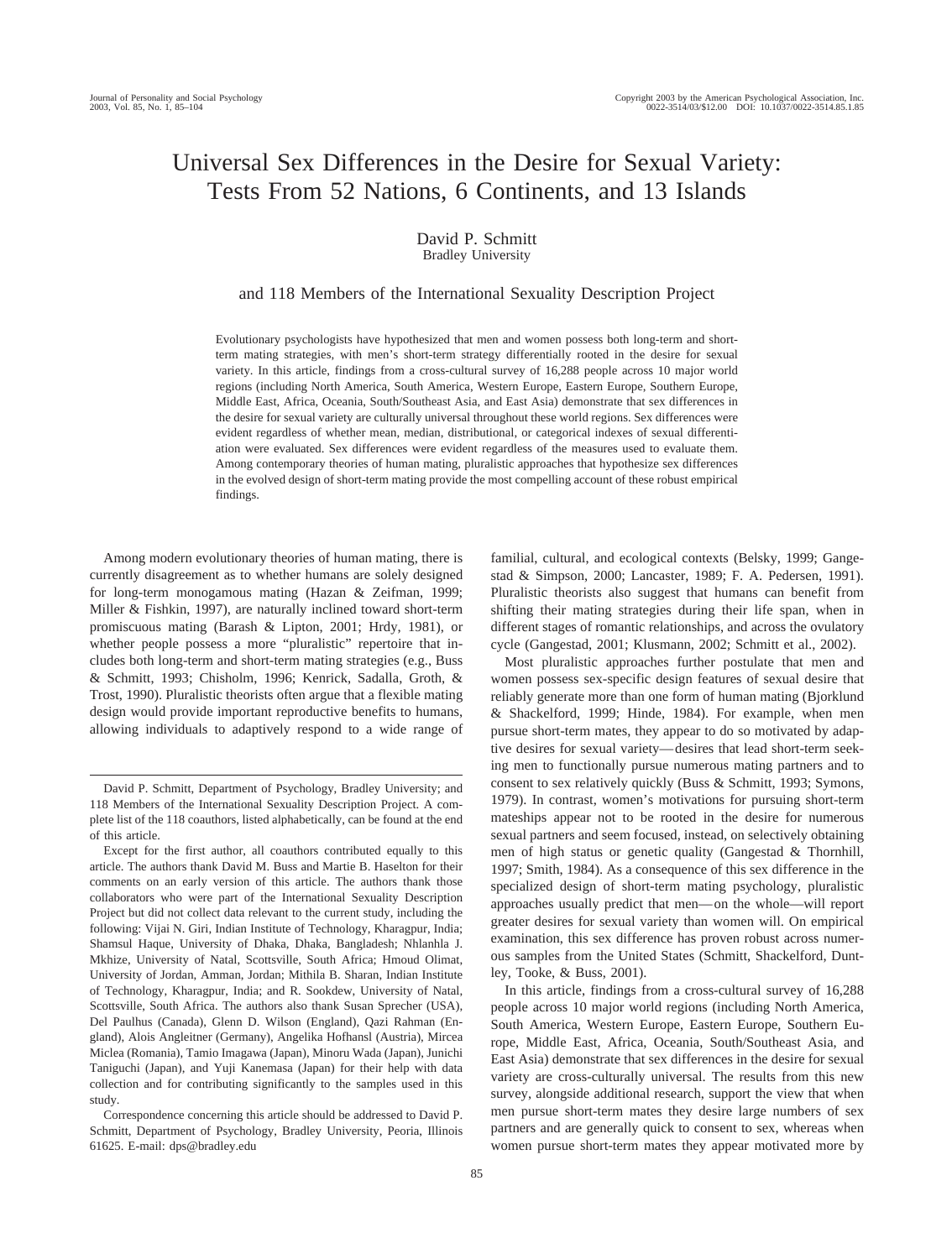partner quality than by partner quantity. This evidence also suggests that pluralistic theories of human mating are more likely to be correct than competing perspectives in which all humans are equipped with a singular (either long-term or short-term) mating strategy. Regardless of one's perspective, however, nearly all evolutionary theories of human mating are grounded in the seminal logic of parental investment theory (Trivers, 1972).

#### Parental Investment Theory

According to parental investment theory (Trivers, 1972), the relative proportion of parental investment—the time and energy devoted to the care of individual offspring—varies across the males and females of different species. In some species, males tend to provide more parental investment than females (e.g., the Mormon cricket; Gwynne, 1984). In other species, females possess the heavy-investing parental burdens (e.g., most mammals; Alcock, 1993; Clutton-Brock, 1991). One of Trivers's (1972) keen insights was to note that sex differences in parental investment burdens are systematically linked to processes of sexual selection in ways that potentially relate to mating strategies. Namely, within a given species, the sex that invests less in offspring is intrasexually more competitive, especially over gaining sexual access to members of the opposite sex. That is, the lesser investing sex (e.g., male elephant seals; Le Boeuf, 1974) is reliably more aggressive with their own sex, tends to die earlier, tends to mature later, and generally competes for mates with more vigor than the heavier investing sex (see also Alexander & Noonan, 1979). Furthermore, the lesser investing sex of a species is intersexually more indiscriminate in mate choice than the heavier investing parent. The lesser investing sex is willing to mate more quickly, at low cost, and with more partners than is the heavier investing sex (Andersson, 1994; Bateson, 1983; Clutton-Brock & Parker, 1992; Maynard Smith, 1977).

Much of the evidence in favor of parental investment theory (Trivers, 1972) has come from species where females happen to be the heavy-investing sex (e.g., Clutton-Brock, 1991). In these species, parental investment theory leads to the prediction that sexual selection has been more potent among males. On empirical examination, males of these species tend to display much more competitiveness with each other over sexual access to heavier investing females, and to exhibit more intrasexual competition through greater aggressiveness, riskier life history strategies, and earlier death than females (Archer & Lloyd, 2002; Trivers, 1985). Lesser investing males are also less discriminate through intersexual mate choice, often seeking multiple partners and requiring less time before consenting to sex than females do (see Alcock, 1993; Geary, 1998).

Perhaps the most compelling support for parental investment theory (Trivers, 1972), however, has come from "sex-role reversed" species. In species where males are the heavy-investing parent (e.g., the red-necked phalarope; Reynolds, 1987), the processes of sexual selection are thought to have been more potent among females. Females of these species are expected to vie more ferociously for sexual access to heavy-investing males and to require little from males before consenting to sex. Evidence of this form of sexual differentiation has been documented among many "sex-role reversed" species including the red-necked phalarope, the Mormon cricket, katydids, dance flies, water bugs, seahorses, and a variety of fish species (Alcock, 1993; Alcock & Gwynne,

1991). Parental investment theory, therefore, is not a theory about males always having more interest in low-cost, indiscriminate sex than females. Instead, it is a theory about differences in parental investment obligations systematically relating to sexual selection processes in ways that generate reliable sex differences in mating behavior across species (Buss & Schmitt, 1993).

#### How Does Parental Investment Theory Apply to Humans?

Among humans, many males invest heavily as parents through the teaching of crucial social skills, by emotional nurturing children through difficult times, and by generally investing resources and prestige in their children (Hazan & Diamond, 2000; Lovejoy, 1981; Zeifman & Hazan, 1997). Nevertheless, human males typically invest considerably less in active parenting effort than females do across all known cultures (Low, 1989; Munroe & Munroe, 1997; Quinn, 1977). In addition, men incur much lower levels of obligatory or "minimum" parental investment in offspring than women do. That is, men are not obligated to invest as much as women do to produce viable progeny (Symons, 1979).

Women are obligated, for example, to incur the costs of internal fertilization, placentation, and gestation in order to reproduce. The minimum physiological obligations of men are considerably less requiring only the contribution of sperm. Furthermore, all female mammals, including ancestral women, carried the obligatory investment burdens associated with lactation. Lactation can last several years in human foraging environments (Kelly, 1995), years during which it is harder for women to reproduce and invest in additional offspring than it is for men.

When looked at from the perspective of parental investment theory (Trivers, 1972), this human asymmetry in obligate parental investment burdens should result in the lesser investing sex (i.e., men) displaying greater intrasexual competitiveness and lower intersexual "choosiness" in mate preferences. In support of parental investment theory applying to humans, numerous studies have shown that men exhibit greater physical size and competitive aggression (Archer & Lloyd, 2002; Harvey & Reynolds, 1994; Hyde, 1986), riskier life history strategies (Daly & Wilson, 1988), relatively delayed maturation (Geary, 1998), and earlier death than women do across all known cultures (Alexander & Noonan, 1979). In addition, men's mate preferences are, as predicted, almost always less "choosy" or discriminating than women's, especially in the context of short-term mating (Buss & Schmitt, 1993; Kenrick et al., 1990; Regan, 1998a, 1998b; Regan & Berscheid, 1997; Simpson & Gangestad, 1992). On the basis of parental investment theory, therefore, men are the lesser investing sex of our species and should be more inclined toward low-cost, less discriminate mating than women.

## Sexual Strategies Theory

A decade ago, Buss and Schmitt (1993) extended Trivers's (1972) theory by proposing sexual strategies theory (SST). According to SST, men and women have evolved a complex repertoire of mating strategies. One strategy within this repertoire is long-term committed mating. Long-term mating is typically marked by extended courtship, heavy investment, the emotion of love, and the dedication of resources over a long temporal span to the mating relationship and any offspring that ensue. Another strategy within this repertoire is short-term mating, defined as a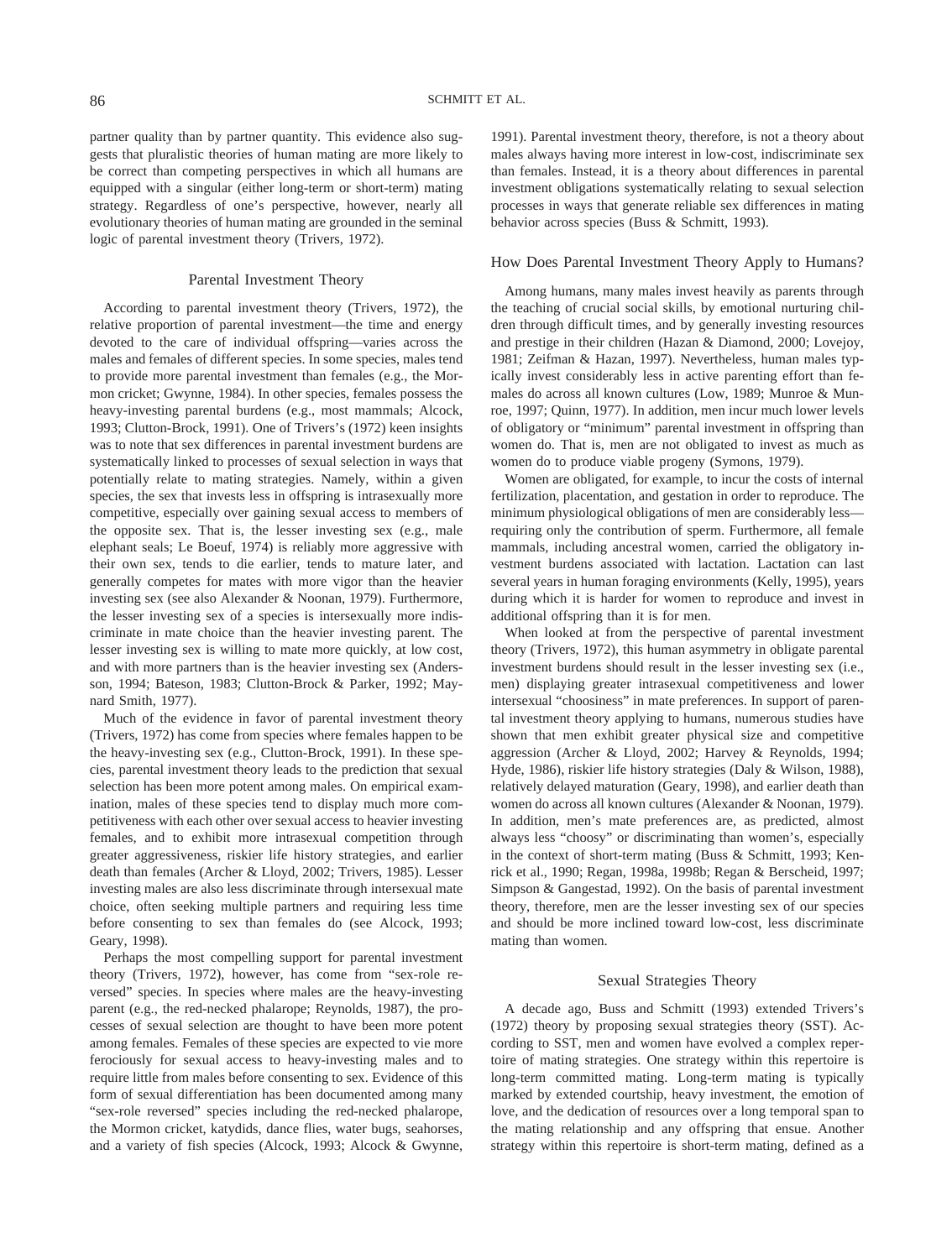fleeting sexual encounter such as a one-night stand. Between the ends of this temporal continuum are brief affairs, prolonged romances, and other intermediate-term relationships. Which sexual strategy or mix of strategies an individual pursues is predicted to be contingent on factors such as opportunity, personal mate value, sex ratio in the relevant mating pool, parental influences, regnant cultural norms, and other features of social and personal context (see also Buss, 1994; Gangestad & Simpson, 2000; Schmitt, 2003a).

Although SST views both sexes as having long-term and shortterm strategies within their repertoire, men and women are predicted to differ fundamentally in certain respects. In long-term mating, for example, the sexes are predicted to differ in their mate preferences. Men are hypothesized to place a greater premium on signals of fertility and reproductive value, such as a woman's youth and physical appearance. Women, in contrast, are hypothesized to place a greater premium on a man's status, maturity, and resources—cues relevant to his potential long-term provisioning (Buss & Schmitt, 1993; Ellis, 1992). In each case, the differing qualities that men and women preferentially desire are thought to help solve the adaptive problems that men and women have faced over human evolutionary history.

According to SST, both sexes are also hypothesized to pursue short-term mating in delimited contexts, but for different reproductive reasons that reflect sex-specific adaptive problems. For women, the asymmetry in obligatory parental investment leaves them little to gain in reproductive output by engaging in indiscriminate, short-term sex with numerous partners (see also Bjorklund & Shackelford, 1999; Hinde, 1984). However, for men the potential reproductive benefits from less discriminate mating can be profound. Consider that one man can produce as many as 100 offspring by indiscriminately mating with 100 women in a given year, whereas a man who is monogamous will tend to have only one child with his partner during that same time period. In evolutionary currencies, this represents a strong selective pressure—and a potent adaptive problem—for men's mating strategies to favor at least some desire for sexual variety (Barash & Lipton, 2001; Buss & Schmitt, 1993).

In contrast, whether a woman mates with 100 men or is monogamously bonded with only one man, she will still tend to produce only one child in a given year. The potential reproductive benefits from multiple mating with numerous partners, therefore, are much higher for men than for women (Bateman, 1948; Symons, 1979). It is important to note that women can reap evolutionary benefits from short-term mating as well (Greiling & Buss, 2000). A key caveat to this, however, is that women's short-term strategy appears to center more on obtaining men of high status or genetic quality rather than numerous men in high-volume quantity (Banfield & McCabe, 2001; Carroll, Volk, & Hyde, 1985; Townsend, 1995; Wilson, 1987).

A key premise of SST, therefore, is that both sexes can reap reproductive rewards from engaging in short-term mating under certain circumstances. Even though both sexes may adaptively pursue short-term mateships, however, men and women are hypothesized by SST to differ in the evolved psychological design of their short-term strategies. According to SST, three of the more distinctive features of men's short-term mating psychology are as follows: (a) men possess a greater desire than women do for a variety of sexual partners, (b) men require less time to elapse than women do before consenting to sexual intercourse, and (c) men tend to more actively seek short-term mateships than women do (Buss & Schmitt, 1993, p. 210). In each case, these hypothesized desires function to help solve men's adaptive problem of obtaining large numbers of short-term partners.

This suite of hypothesized sex differences has been well supported among studies of college student and community samples from the United States (for a review, see Schmitt, Shackelford, & Buss, 2001). However, sex differences in the desire for sexual variety have never been directly tested across large numbers of cultures. Indeed, no studies have been conducted where these three hypotheses were tested in non-Western cultures. The primary objective of the present study was to evaluate whether sex differences in the desire for sexual variety are robust across a broad range of human cultures. Finding universal sex differences in the desire for sexual variety would support parental investment theory (Trivers, 1972), SST (Buss & Schmitt, 1993) as well as other pluralistic theories of human mating (Gangestad & Simpson, 2000). Logically, any theory that posits all humans share a singular strategy (whether long-term or short-term) would find it more difficult to account for universal sex differences in the desire for sexual variety.

#### Method

#### *Samples*

The research reported in this article is a result of the International Sexuality Description Project (ISDP), a collaborative effort of over 100 social, behavioral, and biological scientists from 10 world regions. As seen in Table 1, three nations were sampled from the world region of North America. The Canadian national sample included three independent, English-speaking subsamples from the Canadian provinces of Ontario, Alberta, and British Columbia, and one French-speaking subsample from Quebec. The French-speaking participants were administered the ISDP survey as translated/back-translated into French. The translation/backtranslation procedures are addressed later. Thirteen subsamples were obtained from the United States of America (USA). This included at least one subsample from the states of New York, Illinois, Kentucky, South Carolina, Florida, Alabama, Texas, New Mexico, Idaho, California, and Hawaii. In the subsample from Hawaii, 75% of individuals described themselves as "Asian American" or "Native Hawaiian." The subsamples from mainland USA consisted of 66% European American (non-Hispanic), 10% African American, 8% Hispanic American, 5% Asian American, 2% Native American, and 9% other or nondescriptive. The North American world region also included a sample from the nation of Mexico. The Mexican sample was comprised of general community members who volunteered for the study (see Table 1). Community samples in the ISDP tended to be related to colleges and universities (e.g., many were employed by the local educational institutions), and so should not be considered as completely independent of the college-related limitations of most ISDP national samples.

Five nations were sampled from the world region of South America. Eight nations from Western Europe, 11 nations from Eastern Europe, and six samples from Southern Europe were sampled as part of the ISDP. It is important to acknowledge that the placement of cultures into these three European "regions" may be viewed by some as problematic, and certainly that more than three basic regions exist in Europe, including Northern, Central, and other divisions. However, given the number and geography of nations included in the ISDP, these three divisions were chosen to economize the presentation of findings while maintaining genuine regional variation across the European continent.

Four national samples from the Middle East world region were included in the ISDP, as were seven nations from Africa. However, the samples from Jordan and South Africa were not administered the sex-related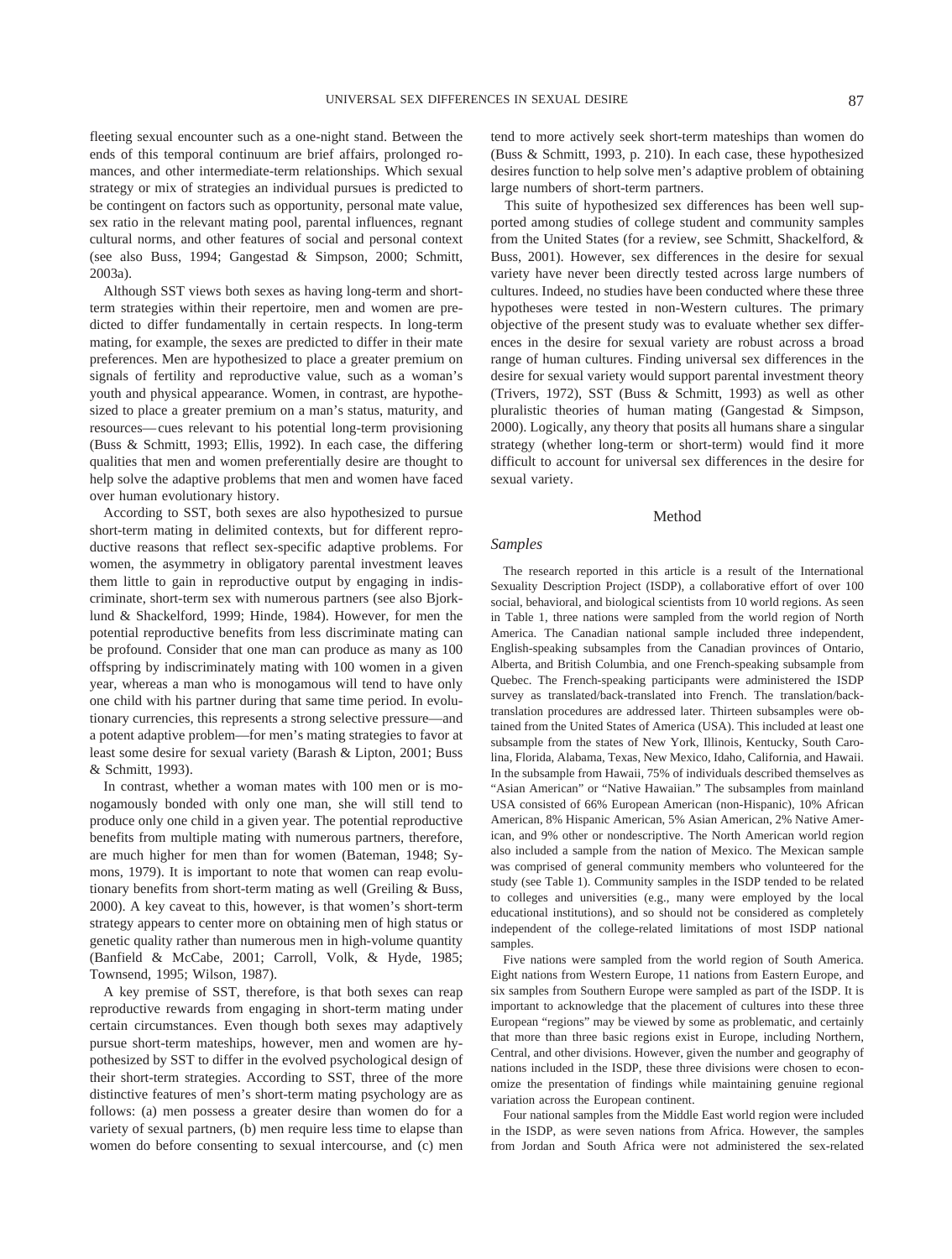# Table 1

| Sample Sizes, Sampling Type, and Language of Survey Across the 52 Nations and 10 World |  |
|----------------------------------------------------------------------------------------|--|
| Regions of the International Sexuality Description Project (ISDP)                      |  |

|                                       |              | Sample size  |                                       |                           |
|---------------------------------------|--------------|--------------|---------------------------------------|---------------------------|
| World regions                         | Men          | Women        | Sample type                           | Language                  |
| North America                         | 1,385        | 2,384        |                                       |                           |
| Canada                                | 368          | 656          | College students                      | English/French            |
| Mexico                                | 106          | 109          | Community-based                       | Spanish                   |
| United States of America              | 911          | 1,619        | College students                      | English                   |
| South America                         | 364          | 433          |                                       |                           |
| Argentina                             | 110          | 136          | College students                      | Spanish                   |
| Bolivia                               | 87           | 83           | College students                      | Spanish                   |
| <b>Brazil</b> <sup>a</sup>            | 41           | 54           | College students                      | Portuguese                |
| Chile <sup>a</sup>                    | 25           | 60           | College students                      | Spanish                   |
| Peru                                  | 101          | 100          | College students                      | Spanish                   |
| Western Europe<br>Austria             | 1,083<br>207 | 1,850<br>259 |                                       |                           |
| Belgium (Flanders)                    | 163          | 354          | College/community<br>College students | German<br>Dutch (Flemish) |
| Finland <sup>a</sup>                  | 32           | 86           | Community-based                       | Finnish                   |
| France                                | 58           | 71           | College students                      | French                    |
| Germany                               | 289          | 490          | College/community                     | German                    |
| Netherlands                           | 115          | 126          | College students                      | Dutch                     |
| Switzerland                           | 84           | 127          | College students                      | German                    |
| United Kingdom                        | 135          | 337          | College/community                     | English                   |
| Eastern Europe                        | 1,209        | 1,542        |                                       |                           |
| Croatia                               | 113          | 109          | College students                      | Croatian                  |
| Czech Republic                        | 103          | 123          | College students                      | Czech                     |
| Estonia                               | 78           | 109          | College students                      | Estonian                  |
| Latvia                                | 90           | 102          | College students                      | Latvian                   |
| Lithuania <sup>a</sup>                | 46           | 47           | College students                      | Lithuanian                |
| Poland                                | 305          | 527          | College students                      | Polish                    |
| Romania                               | 120          | 125          | College students                      | Romanian                  |
| Serbia                                | 100          | 100          | College students                      | Serbian                   |
| Slovakia                              | 81           | 94           | College students                      | Slovak                    |
| Slovenia                              | 73           | 106          | College students                      | Slovenian                 |
| Ukraine                               | 100          | 100          | College/community                     | Ukrainian                 |
| Southern Europe                       | 495          | 836          |                                       |                           |
| Cyprus <sup>a</sup>                   | 24           | 35           | College students                      | Greek                     |
| Greece <sup>a</sup>                   | 47           | 180          | College students                      | Greek                     |
| Italy                                 | 92           | 108          | College/community                     | Italian                   |
| Malta                                 | 128<br>110   | 194<br>142   | College students                      | English                   |
| Portugal<br>Spain                     | 94           | 177          | College students<br>College students  | Portuguese<br>Spanish     |
| Middle East                           | 503          | 548          |                                       |                           |
| Israel                                | 179          | 211          | College students                      | Hebrew                    |
| Lebanon                               | 120          | 134          | College students                      | English                   |
| Turkey                                | 204          | 203          | College/community                     | Turkish                   |
| Africa                                | 611          | 472          |                                       |                           |
| Botswana                              | 97           | 116          | College students                      | English                   |
| Congo, Dem. Rep. of                   | 122          | 64           | College/community                     | French                    |
| Ethiopia                              | 124          | 84           | College/community                     | English                   |
| Morocco                               | 88           | 78           | College students                      | English                   |
| Tanzania, <sup>a</sup> United Rep. of | 80           | 30           | College students                      | English                   |
| Zimbabwe                              | 100          | 100          | College students                      | English                   |
| Oceania                               | 392          | 522          |                                       |                           |
| Australia                             | 200          | 286          | College students                      | English                   |
| Fiji & Pacific Islands                | 79           | 78           | College/community                     | English                   |
| New Zealand                           | 113          | 158          | College students                      | English                   |
| South/Southeast Asia                  | 213          | 289          |                                       |                           |
| Indonesia <sup>a</sup>                | 48           | 43           | College students                      | Indonesian                |
| Malaysia <sup>a</sup>                 | 46           | 85           | College students                      | Malay                     |
| Philippines                           | 119          | 161          | College students                      | English                   |
| East Asia                             | 567<br>100   | 590<br>101   |                                       | English                   |
| Hong Kong (China)<br>Japan            | 156          | 101          | College students<br>College students  | Japanese                  |
| Korea, Rep. of                        | 195          | 295          | College students                      | Korean                    |
| Taiwan                                | 116          | 93           | College students                      | Mandarin                  |
| Worldwide ISDP sample:                | 6,822        | 9,466        | College/community                     | 27 languages              |
|                                       |              |              |                                       |                           |

*Note.* Most samples primarily comprised college students; some included general members of the community. All samples were convenience samples. Further details on sampling methods within each nation are available from the authors. Dem.  $=$  Democratic; Rep.  $=$  Republic.

from the authors. Dem. = Democratic; Rep. = Republic.<br>a Only a subset of participants from larger national samples were administered and/or fully completed all sex-related measures. Samples from Jordan, South Africa, India, and Bangladesh were also included in the ISDP, but participants in those samples were not administered the measures used in this study.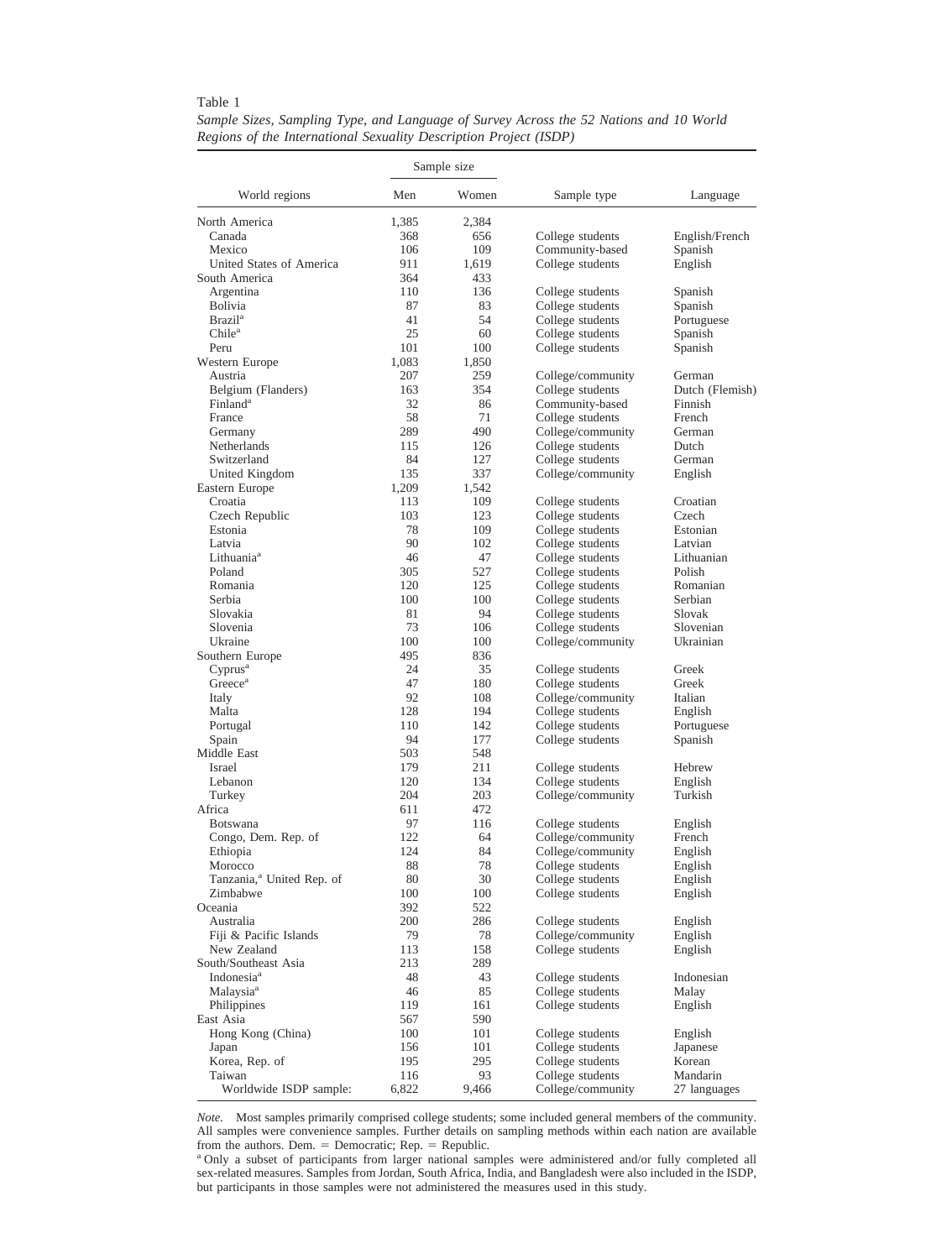measures analyzed in this study. Three nations from Oceania were included in the ISDP. The Oceanic sample from Fiji was collected at the University of the South Pacific, a true regional university. Although a large number of participants were from Fiji, a significant number came from surrounding nations within the Pacific Island region. Consequently, this national sample was referred to as "Fiji and Pacific Islands." Five nations from South or Southeast Asia were included in the ISDP, including national samples from India, Bangladesh, Malaysia, Indonesia, and the Philippines. However, the samples from India and Bangladesh were not administered the sex-related measures analyzed in this study. Finally, four national samples from East Asia were included, one sample each from Hong Kong (now a part of the People's Republic of China), Taiwan (Republic of China), and Japan, and two subsamples were accumulated from the Republic of (South) Korea.

Overall, this collection of national samples represented a diverse array of ethnic, geographic, and linguistic categories. In total, the many samples of the ISDP represent 6 continents, 13 islands (including Cyprus, Malta, Fiji, New Zealand, Indonesia, Malaysia, the Philippines, Hong Kong, Japan, Taiwan, Hawaii, Ireland, and Britain), 27 languages, and 52 nations (see Table 1). Most samples were comprised of college students (indicated in Table 1 under the Sample type column by "College students" or "college"); some included general members of the community (indicated by "Community-based" or "Community"), though these samples were usually somewhat related to the local college or university. All samples were convenience samples. Most samples were recruited as volunteers, some received course credit for participation, and others received a small monetary reward for their participation. All samples were administered an anonymous self-report survey, and most surveys were returned through sealed envelope and/or the usage of a drop box. Return rates for college student samples tended to be relatively high (around 95%), though this number was lower in some cultures. Return rates for community samples were around 50%.

Not all participants received the full ISDP survey—the national samples from Jordan, South Africa, India, and Bangladesh were part of the ISDP but were eliminated from the present analyses because none were administered the sex-related measures that are the focus of the current investigation. Further details on the sampling and assessment procedures within each of the world regions and national samples are provided elsewhere (Schmitt et al., in press) and are available from the authors.

## *Procedure*

All collaborators were asked to administer an anonymous nine-page survey to at least 100 men and 100 women. Some nations, such as the United States and Canada, contained numerous convenience samples and so the national sample size was much larger than 200. As seen in Table 1, several national samples failed to reach the designated sample size of 100 men and 100 women. Because of the small sample sizes for individual nations, the 52 nations were collapsed into 10 basic world regions when conducting key statistical analyses. The 10 world regions included North America ( $N = 1,385$  men, 2,384 women), South America ( $N = 364$  men, 433 women), Western Europe ( $N = 1,083$  men, 1,850 women), Eastern Europe ( $N = 1,209$  men, 1,542 women), Southern Europe ( $N = 495$  men, 836 women), the Middle East ( $N = 503$  men, 548 women), Africa ( $N =$ 611 men, 472 women), Oceania ( $N = 392$  men, 522 women), South/ Southeast Asia ( $N = 213$  men, 289 women), and East Asia ( $N = 567$  men, 590 women). For each world region, at least 200 participants (including the key level of at least 100 men and 100 women) were included, providing the necessary statistical power (when setting  $\beta = .90$ ,  $\alpha = .05$ , and when looking for an effect moderate in size; Cohen, 1988) to make within-region sex-difference analyses substantive and meaningful.

All participants were provided with a brief description of the study, including the following written instructions:

This questionnaire is entirely voluntary. All your responses will be kept confidential and your personal identity will remain anonymous. No identifying information is requested on this survey, nor will any

such information be added later to this survey. If any of the questions make you uncomfortable, feel free not to answer them. You are free to withdraw from this study at any time for any reason. This series of questionnaires should take about 20 min to complete. Thank you for your participation.

The full instructional set provided by each collaborator varied, however, and was adapted to fit the specific culture and type of sample. Details on incentives and cover stories used across samples are available from the authors.

#### *Measures*

*Translation procedures.* Researchers from nations where English was not the primary language were asked to conduct a translation/backtranslation procedure and administer the ISDP in their native language. This process typically involved the primary collaborator translating the measures into the native language of the participants, and then having a second person back-translate the measures into English. Differences between the original English and the back-translation were discussed, and mutual agreements were made as to the most appropriate translation. This "etic" procedure tries to balance the competing needs of making the translation meaningful and naturally readable to the native participants, while preserving the integrity of the original measure and its constructs (Brislin, 1980; Church, 2001). As seen in Table 1, this process resulted in the survey being translated into 27 different languages. Samples from Morocco, Ethiopia, Fiji, the Philippines, and Hong Kong were administered the survey in English, but certain terms and phrases were annotated to clarify what were thought to be confusing words for the participants. The translation of the ISDP survey into the Flemish dialect of Dutch used only a translation procedure, as this involved mainly word variant changes from the original Dutch. Finally, pilot studies were conducted in several testing sites, in part to clarify translation and comprehension concerns.

*Demographic measure.* Each sample was first presented with a demographic measure entitled "Confidential Personal Information." This measure included questions about sex (male, female), age, sexual orientation (heterosexual, homosexual, bisexual), and current relationship status (married, cohabiting, dating one person exclusively, not currently involved with anyone).

*Number of partners measure.* The "Number of Partners" measure originally used by Buss and Schmitt (1993) was adapted for use in the ISDP. The Number of Partners measure contains 11 open-ended scales for evaluating the number of sexual partners desired at differing time intervals. The Number of Partners measure instructed participants to fill in openended blanks with their responses concerning the following: "Ideally, how many different sex partners would you like to have... " over different periods of time ranging from "1 month" to "your remaining lifetime."

*Time known measure.* The "Time Known" measure originally used by Buss and Schmitt (1993) was adapted for use in the ISDP. The Time Known measure asked participants to rate on a 6-point scale ranging from  $+3$  (*definitely yes*) to  $-3$  (*definitely not*) the degree to which, "If the conditions were right, would you consider having sexual intercourse with someone you viewed as desirable if... " they had known that person for varying amounts of time ranging from 5 years to 1 hr.

*Short-term seeking measure.* Included in the ISDP was a measure of "Short-Term Seeking" developed by Buss and Schmitt (1993). This oneitem scale asked the extent to which participants were actively seeking short-term mating partners and ranged from 1 (*not at all currently seeking*) to 7 (*strongly currently seeking*).

#### Results

The primary objective of this research was to evaluate whether men and women across a variety of cultures differ in their desires for sexual variety. According to SST, men's short-term mating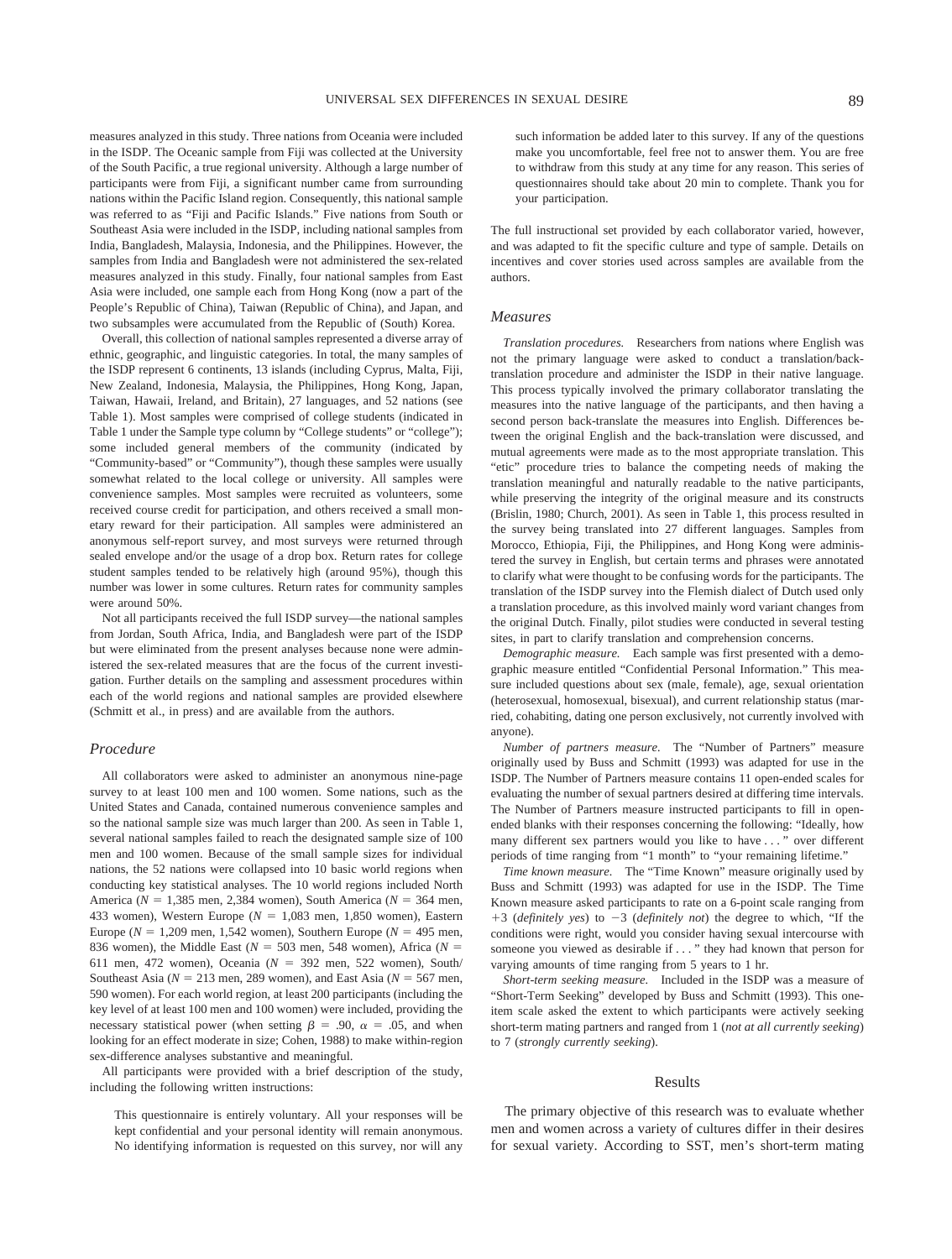psychology is adaptively rooted in a desire for sexual variety such that men should show evidence of preferring "larger numbers of sexual partners over time than women" (see Prediction 2 of Hypothesis 1 of SST; Buss & Schmitt, 1993, p. 210). Buss and Schmitt (1993) developed their Number of Partners measure to address this prediction. It should be noted that this prediction does not expect all men to engage in short-term mating, nor that all women should pursue only long-term relationships. Instead, SST predicts that those men who pursue short-term mates are motivated by a desire for sexual variety, whereas others (long-term seeking men, and women seeking long-term or short-term mates) are not. Thus, SST expects that the overall distribution of men's and women's desires for large numbers of partners will significantly differ, with more men than women (especially short-term seeking men) expressing desires for large numbers of partners. This sex difference can be evaluated using several statistical tools. Because mean-level sex differences using the Number of Partners measure have been a point of some controversy (Miller & Fishkin, 1997; W. C. Pedersen, Miller, Putcha-Bhagavatula, & Yang, 2002), a basic replication of these mean-level sex differences across various regions of the world was addressed first.

# *Sex Differences in the Desire for Sexual Variety: Mean-Level Analyses*

A winsorization or trimming process similar to the techniques used by Buss and Schmitt (1993), and replicated by W. C. Pedersen et al. (2002), was used to eliminate a few inordinately high scores on the Number of Partners measure. Buss and Schmitt had originally truncated to 99 all scores of 100 and above in their original research. In the present analysis, all those who reported a desire for 100 or more sexual partners in a given time interval were simply eliminated from consideration in mean-level analyses (e.g., across all world regions, a total of 6 men and no women were eliminated for the "1-month" time interval). Although such extreme desires may be informative about a few people's sexual psychology and could have real-life implications for members of the opposite sex, these outliers were excluded so as not to affect men's and women's mean levels of sexual desire.

Across all samples combined, men desired significantly larger numbers of sexual partners than women. As seen in Table 2, this was true across every time interval, ranging from "in the next month" to "in the next 30 years." Buss and Schmitt's (1993) finding of smaller mean-level sex differences at the earliest time interval, in the next month  $(d = 0.40)$ , was also replicated.

The remainder of the current set of analyses conservatively focused on sex differences in the number of different sexual partners desired "in the next month" and "in the next 30 years" across each of the 10 world regions. The 1-month time interval was chosen because it economized data presentation and focused on relatively short-term sexual desires. In addition, previous research has shown the smallest sex differences tend to be found at the 1-month time interval (Buss & Schmitt, 1993), making it likely that if sex differences in the number of partners desired are significant at the 1-month time interval, they also will significantly differ at later time intervals. The "next 30 years" time interval was chosen for presentation economy and because it has been the special focus of previous criticism (W. C. Pedersen et al., 2002). Full statistical analyses based on other time intervals, on scalar combinations of time intervals, on weighted analyses across regions, and using meta-analytic techniques across regions (see Schmitt, 2003a) demonstrated similar results and are available from the authors.

The winsorization technique for "in the next month" involved eliminating only 1 man from North America, 2 men from Western Europe, and 3 men from Eastern Europe—one of whom reported desires for 1,000 sexual partners in the next month. No woman from any region of the world reported a desire for 100 or more sexual partners in the next month. As listed in Table 3, men's mean levels of partners desired were significantly higher than women's mean levels within every world region. For example, in North America the mean level for men was 1.66 for partners desired in the next month. The mean level of desire for women was for 0.63 partners,  $t(3582) = 12.53$ ,  $p < .001$ . According to Cohen's *d* statistic, the magnitude of the difference between North American men and women  $(d = 0.43)$  was close to moderate in size. Generally, differences of 0.20 are considered small, 0.50 are considered moderate, and 0.80 are considered large (Cohen, 1988). The effect of world region was also significant, *F*(9,  $13552$ ) = 15.87,  $p < .001$ , as was the interaction of sex and world region,  $F(9, 13552) = 3.36$ ,  $p < .001$ . However, these significant

| Time intervals |                  | Men   |                  | Women |           |      |
|----------------|------------------|-------|------------------|-------|-----------|------|
|                | $\boldsymbol{M}$ | SD    | $\boldsymbol{M}$ | SD    | t         | d    |
| Next month     | 1.87             | 3.99  | 0.78             | 0.79  | $23.56**$ | 0.40 |
| 6 months       | 2.63             | 5.40  | 0.99             | 1.38  | $25.73**$ | 0.44 |
| 1 year         | 3.36             | 6.65  | 1.18             | 1.68  | $27.80**$ | 0.47 |
| 2 years        | 4.24             | 8.43  | 1.42             | 2.21  | $28.03**$ | 0.48 |
| 3 years        | 4.93             | 9.82  | 1.61             | 2.64  | $28.03**$ | 0.49 |
| 4 years        | 5.32             | 10.57 | 1.77             | 2.92  | $27.68**$ | 0.48 |
| 5 years        | 5.64             | 10.88 | 1.95             | 3.38  | $27.63**$ | 0.48 |
| 10 years       | 5.95             | 11.35 | 2.17             | 3.78  | $26.79**$ | 0.47 |
| 20 years       | 6.40             | 12.34 | 2.34             | 4.27  | $26.28**$ | 0.46 |
| 30 years       | 6.62             | 12.71 | 2.47             | 4.62  | $25.78**$ | 0.46 |

*Mean-Level Sex Differences in the Number of Sexual Partners Desired Over Time*

 $** p < .001$ .

Table 2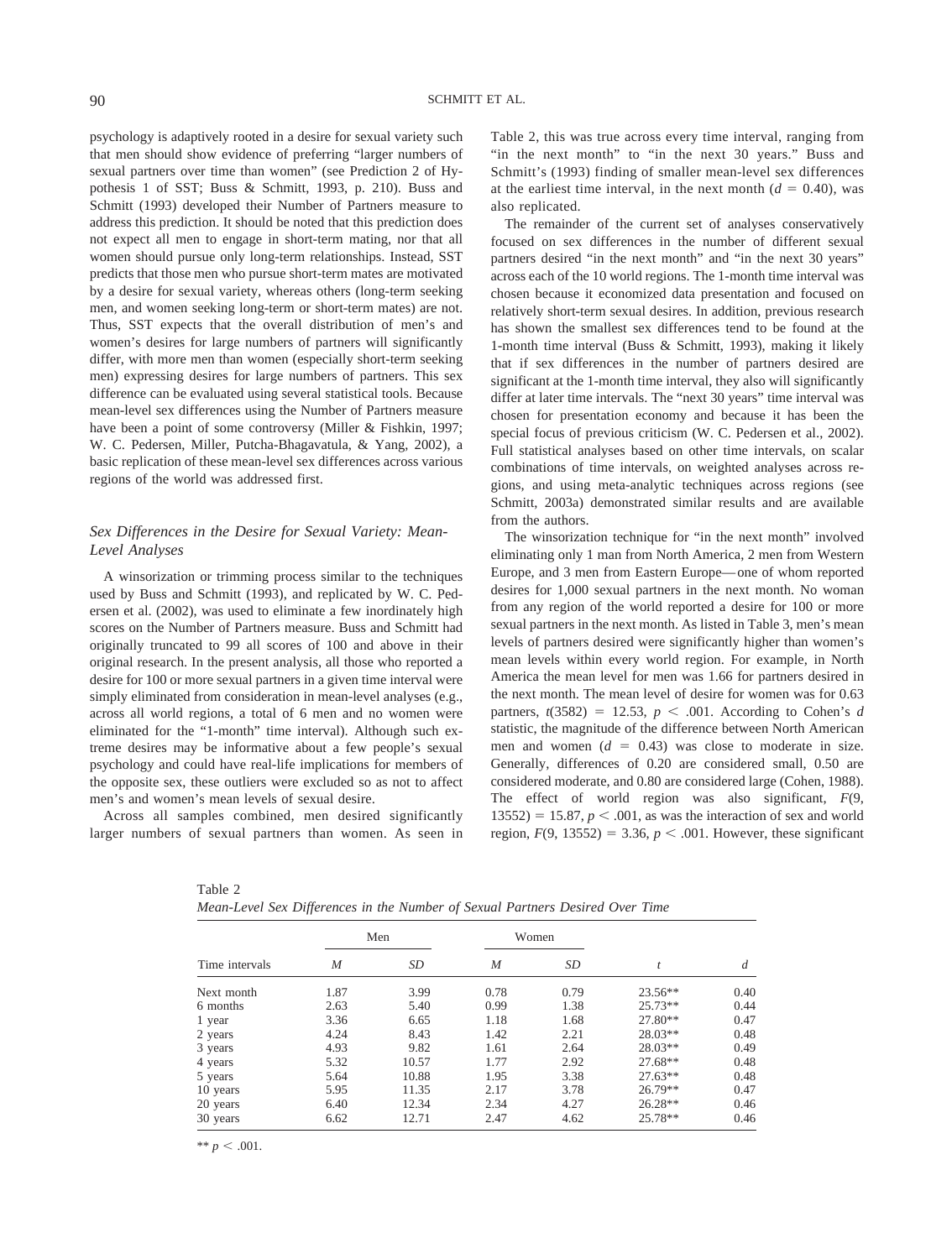|                      | Men  |      |      | Women |           |                |
|----------------------|------|------|------|-------|-----------|----------------|
| World region         | M    | SD   | M    | SD    | t         | $\overline{d}$ |
| North America        | 1.66 | 3.77 | 0.63 | 0.76  | $12.53**$ | 0.43           |
| South America        | 2.11 | 3.82 | 0.78 | 0.69  | $6.16**$  | 0.49           |
| Western Europe       | 1.82 | 3.68 | 0.93 | 0.84  | $8.85***$ | 0.37           |
| Eastern Europe       | 2.43 | 5.49 | 1.01 | 0.88  | 8.82**    | 0.38           |
| Southern Europe      | 2.01 | 3.08 | 0.90 | 0.90  | 8.94**    | 0.53           |
| Middle East          | 2.54 | 5.40 | 0.88 | 0.55  | $6.29**$  | 0.42           |
| Africa               | 1.33 | 1.99 | 0.64 | 0.70  | $6.48**$  | 0.44           |
| Oceania              | 1.77 | 3.69 | 0.82 | 0.70  | $5.37**$  | 0.38           |
| South/Southeast Asia | 1.98 | 4.05 | 0.88 | 0.55  | $3.00**$  | 0.39           |
| East Asia            | 1.25 | 2.21 | 0.35 | 0.70  | $9.09**$  | 0.53           |

Table 3 *Mean-Level Sex Differences in the Number of Sexual Partners Desired "in the Next Month" Across 10 World Regions*

 $** p < .001$ .

findings may be a consequence of very large sample sizes because the pattern of sexual differentiation was generally very similar across world regions, with *d*s concentrating around a moderate sex difference, ranging from 0.37 in Western Europe to 0.53 in Southern Europe and East Asia.<sup>1</sup>

On the basis of these cross-cultural ISDP findings, it seems reasonable to conclude that sex differences in the mean number of partners desired "in the next month" are culturally universal, at least across the 10 major world regions investigated by the ISDP. The same conclusion was reached when looking at meanlevel sex differences in the number of partners desired "in the next 30 years." As seen in Figure 1, men desired larger numbers of sex partners in the next 30 years in every major region of the world. All of the sex differences displayed in Figure 1 were statistically significant, including the results from Africa. In Africa, the mean level for men was to ideally want 2.00 sexual partners in the next 30 years  $(SD = 5.59)$ , whereas for women the mean level was to desire 1.15 sexual partners  $(SD = 2.53)$ ,  $t(853) = 2.76, p < .01, d = 0.19$ . One reason for the relatively low-level reporting of desires for sexual variety in this world region may involve the high rates of HIV/AIDS in some ISDP African nations (e.g., Botswana). In any case, sex differences in the mean number of partners desired "in the next month" and "in the next 30 years" were cultural universals as explored by the ISDP, and these cross-cultural findings support the view that men desire more sexual partners than women, perhaps because of the adaptive nature of men's fundamental mating psychology.

# *Sex Differences in the Desire for Sexual Variety: Nonparametric Analyses*

One of the primary criticisms levied against Prediction 2 from Hypothesis 1 of SST (see Miller & Fishkin, 1997; W. C. Pedersen et al., 2002) concerns the use of mean-level statistics to evaluate data from the Number of Partners measure (Buss & Schmitt, 1993). In response to this concern, Schmitt and his colleagues (Schmitt, Shackelford, & Buss, 2001; Schmitt, Shackelford, Duntley et al., 2001) performed median tests on responses to the

Number of Partners measure across replication samples from four states within the United States (i.e., New York, Florida, Illinois, and Texas). In every case, the median male wanted more sexual partners than the median female. However, to more fully evaluate Prediction 2 from Hypothesis 1 of SST, median tests were performed on the responses of 16,288 people from the 10 world regions of the ISDP.

Listed along the left side of Table 4 are median tests for the number of sexual partners desired by men and women "in the next month" across 10 world regions. In all world regions, median tests indicated that the distributions of men and women were significantly different. This cultural universal was found across both "in the next month" and "in the next 30 years" time intervals. Full analyses from all time intervals are available from the authors. The present median-based results confirm that sex differences in the desire for sexual variety are not limited to comparisons of mean-level desires. The median man clearly seeks larger numbers of partners than the median woman across all world regions of the ISDP, providing additional support for the SST view that men who pursue short-term sexual strategies do so on the basis of a desire for sexual variety and multiple mating partners.

Also listed in Table 4 are rankings and Mann–Whitney *U* tests for differences between men's and women's distributions. These key distributional tests document that the distributions of men's and women's desires for sexual variety were significantly different across all cultures. Of importance, these tests are unaffected by extreme scores and evaluate only whether, as predicted by SST, men and women show fundamental differences in their distributions of desires for sexual variety. Similar to mean and median

 $1$  On the basis of post hoc analyses (e.g., Tukey's honestly significant difference [HSD] test), the main effect of world region appeared driven by higher desires for sexual variety in Eastern Europe and the Middle East, and lower levels in Africa and East Asia. The interaction effect appeared driven primarily by larger sex differences in South America, Southern Europe, and East Asia.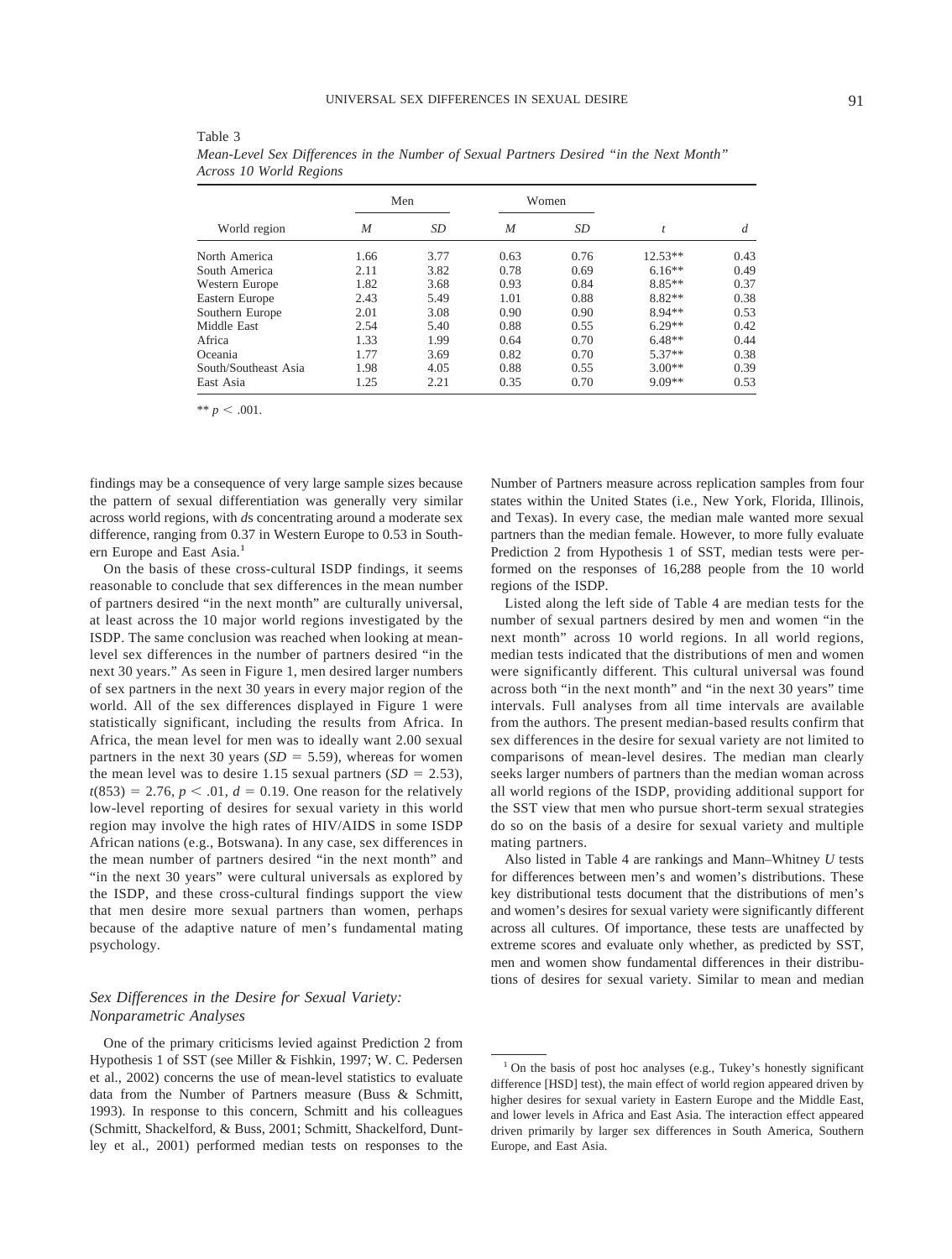

*Figure 1.* Mean number of sexual partners desired by men and women "in the next 30 years" across 10 world regions.

tests, in every case the Mann–Whitney *U* tests indicated that men's and women's distributions were significantly different.<sup>2</sup>

# *Sex Differences in the Desire for Sexual Variety: Categorical Analyses*

The mean-level, median-level, and distribution-based inferential statistics used thus far were restricted in some ways. Mean-level statistics can be unduly influenced by a few outliers, whereas median-level statistics sometimes belie important social consequences of distributional differences above the 50th percentile (Schmitt, Shackelford, & Buss, 2001). In addition, even if median or Mann–Whitney *U* distributional differences between men and women were deemed statistically significant, this would not necessarily address the issue of multiple versus monogamous mating desires. Women's medians, for example, could center near zero, whereas men's medians could center near one. In such a case, although men's and women's distributions would be considered significantly different, neither sex would be expressing a desire for sexual variety through multiple mating.

A more informative index of sex differences in desiring future sexual partners can be constructed by tabulating the number of participants who responded that they ideally desire "more than one" mating partner. For example, if people respond that they ideally desire more than one sex partner in the next month, they would be expressing desires for engaging in at least some form of multiple mating. Whether in the form of promiscuity or adultery (a point to be addressed later), desiring more than one sexual partner in the next month would be a clear index of an appetite for sexual variety. In addition, this categorization technique provides a good test of an alternate evolutionary theory (Miller & Fishkin, 1997) that both men and women are designed for monogamous pair bonding and should tend to desire only one mating partner, at least

<sup>2</sup> W. C. Pedersen et al. (2002) sampled 266 college undergraduates from California and administered the Number of Partners measure originally used by Buss and Schmitt (1993). On the basis of the Maritz–Jarrett statistic (see Wilcox, 1987, 1996), W. C. Pedersen et al. concluded that men and women were not significantly different in the median number of sexual partners desired over time. However, the Maritz–Jarrett procedure may be unsuitable for comparing medians using the Number of Partners measure. This is because the Maritz–Jarrett is a ratio statistic very similar to the *z* test or *t* test, with median differences contained in the numerator and a denominator based on sample estimates of population variances around medians (see Wilcox, 1987, pp. 336–341). Because the Maritz– Jarrett statistic uses variance estimates, however, it is sensitive to distributional skew. Extreme values like those sometimes found in the Number of Partners measure tend to artificially inflate estimated variances—variances such as those in the denominator of the Maritz–Jarrett inferential statistic. As a result, the significance of median differences can be detrimentally affected by distributional skew when using the Maritz–Jarrett statistic. It seems peculiar to use medians instead of means because of heightened concerns with distributional skew, and then use an inferential statistical test that happens to be detrimentally susceptible to skew. The more common median test, as well as the more theoretically relevant distributional tests implemented earlier, are completely unaffected by extreme values. These more appropriate inferential statistics universally confirm that men and women significantly differ in the number of partners they desire over time.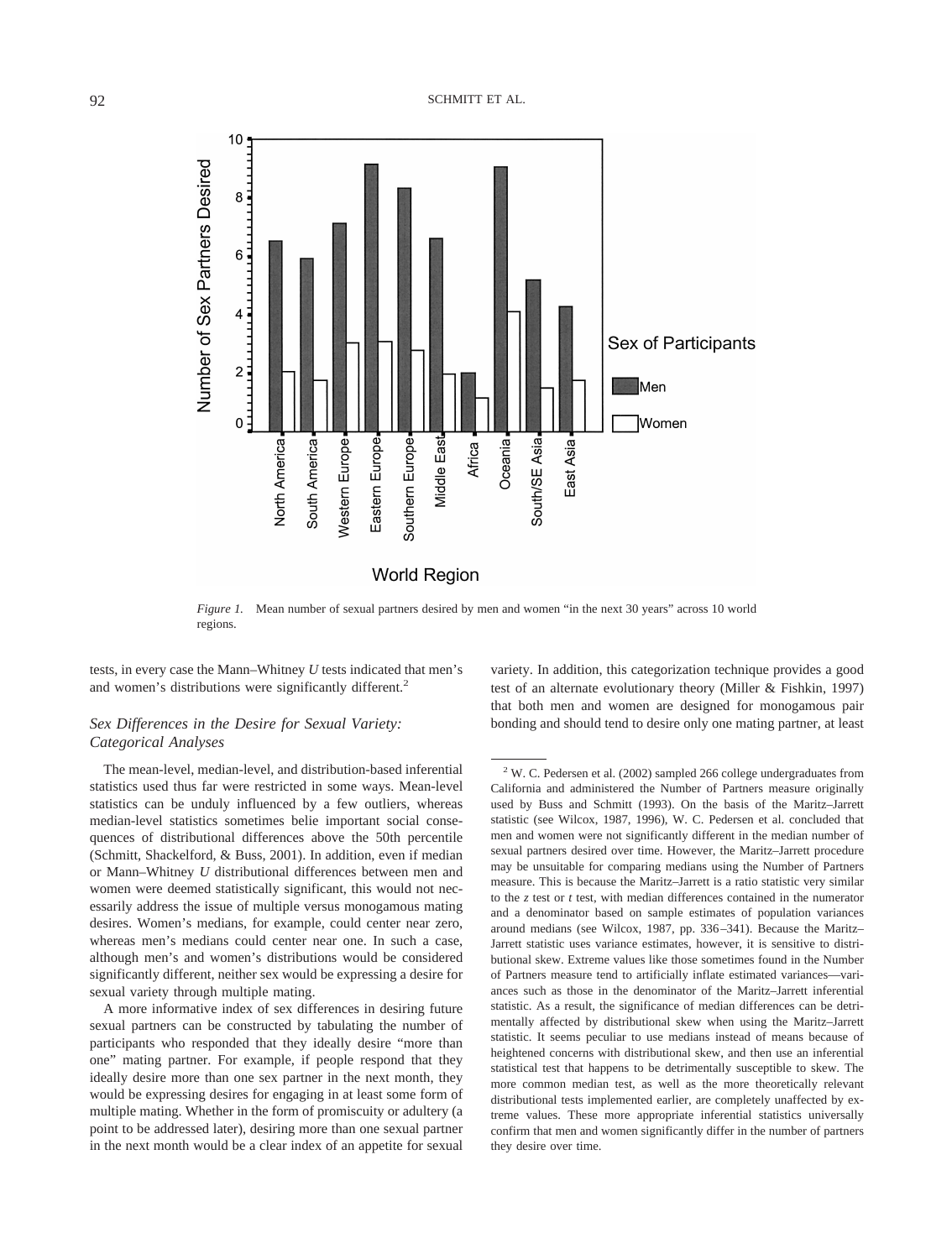| Month" Across 10 World Regions |             |                  |                    |                       |            |  |  |  |
|--------------------------------|-------------|------------------|--------------------|-----------------------|------------|--|--|--|
|                                | Median test | Men's<br>ranking | Women's<br>ranking | Mann-Whitney $U$ test |            |  |  |  |
| World region                   | $\chi^2$    | M                | M                  | U                     | Z.         |  |  |  |
| North America                  | $367.18**$  | 2,152.31         | 1.584.60           | 1,029,152.00          | $-17.79**$ |  |  |  |
| South America                  | 78.21 **    | 360.74           | 250.94             | 28,429.50             | $-8.64**$  |  |  |  |
| Western Europe                 | 149.81**    | 1.326.59         | 1,063.95           | 489,984.00            | $-11.77**$ |  |  |  |
| Eastern Europe                 | 214.00**    | 1.247.52         | 923.74             | 392,961.00            | $-15.35**$ |  |  |  |
| Southern Europe                | 124.55**    | 675.29           | 495.60             | 101.976.00            | $-10.81**$ |  |  |  |
| Middle East                    | $96.69**$   | 491.72           | 345.50             | 56,625.50             | $-10.52**$ |  |  |  |
| Africa                         | 38.05**     | 484.01           | 356.37             | 63,007.50             | $-8.49**$  |  |  |  |
| Oceania                        | 59.24**     | 459.09           | 346.49             | 54.233.50             | $-8.09**$  |  |  |  |
| South/Southeast Asia           | $24.10**$   | 134.61           | 99.44              | 4,555.50              | $-4.75**$  |  |  |  |
| East Asia                      | 124.01**    | 654.36           | 446.96             | 93.989.50             | $-12.09**$ |  |  |  |

*Nonparametric Tests of Sex Differences in the Number of Sexual Partners Desired "in the Next*

 $** p < .001$ .

Table 4

in the near future (see also W. C. Pedersen et al., 2002). If almost all participants desire multiple partners in the next month, however, this would support the view that humans are designed primarily for short-term mating (Barash & Lipton, 2001). Consistent sex differences in desiring multiple partners, though, would support a pluralistic perspective on human mating.

For each world region, the percentage of male and female participants who reported desiring more than one sexual partner in the next month was tabulated. Sex differences in categorization were tested using the Kruskal–Wallis test, a nonparametric statistic evaluated on the chi-square distribution. As seen in Table 5, significantly more men than women desired more than one sexual partner within every major region of the world. For men, this categorical tabulation ranged from a low of 17.9% in East Asia to a high of 35.0% in South America. For most regions, about 25% of men wanted more than one sexual partner in the next month. Although these percentages fall short of considering most men to be seeking multiple mates in the next month, these findings provide an unmistakable indication that a large proportion of men (not simply a few deviants) ideally desire more than one mating partner in the near future.

It is crucial to remember, of course, that SST does not predict that most men will seek multiple mates. Rather, SST postulates that when men engage in short-term mating, they will tend to desire multiple mates and sexual variety more than when women engage in short-term mating. Thus, although the primary mode of mating in general appears to be for men to desire a single mate in the next month, when men express desires beyond long-term monogamy in the near future, those desires are centered on multiple short-term mates. This issue is extremely important for evaluating SST and is more fully addressed later.

In contrast to men's more-than-one profile in the next month, the tabulation for women ranged from a low of 2.6% in East Asia to a high of 7.1% in Eastern Europe. Thus, relatively few women responded to the Number of Partners measure as though they desired sexual variety and multiple mates in the near future. Of importance, in every regional case significantly more men than women desired more than one sexual partner in the next month, as indicated down the right side of Table 5. Sex differences were also found in the percentage of men and women who desired more than one sexual partner "in the next 30 years." In most world regions, the percentage of men who desire more than one sexual partner in

Table 5

*Sex Differences Using Categorical Analyses Based on the Percentage of Men and Women Who Desire More Than One Sexual Partner "in the Next Month" Across 10 World Regions*

|                      | % of men wanting<br>more than one | % of women wanting<br>more than one |            |
|----------------------|-----------------------------------|-------------------------------------|------------|
| World region         | sexual partner                    | sexual partner                      |            |
| North America        | 23.1                              | 2.9                                 | 369.27**   |
| South America        | 35.0                              | 6.1                                 | 79.92**    |
| Western Europe       | 22.6                              | 5.5                                 | 151.36**   |
| Eastern Europe       | 31.7                              | 7.1                                 | 215.55**   |
| Southern Europe      | 31.0                              | 6.0                                 | $126.34**$ |
| Middle East          | 33.1                              | 5.9                                 | 98.30**    |
| Africa               | 18.2                              | 4.2                                 | 39.32**    |
| Oceania              | 25.3                              | 5.8                                 | $60.76**$  |
| South/Southeast Asia | 32.4                              | 6.4                                 | $25.69**$  |
| East Asia            | 17.9                              | 2.6                                 | $71.28**$  |

 $** p < .001$ .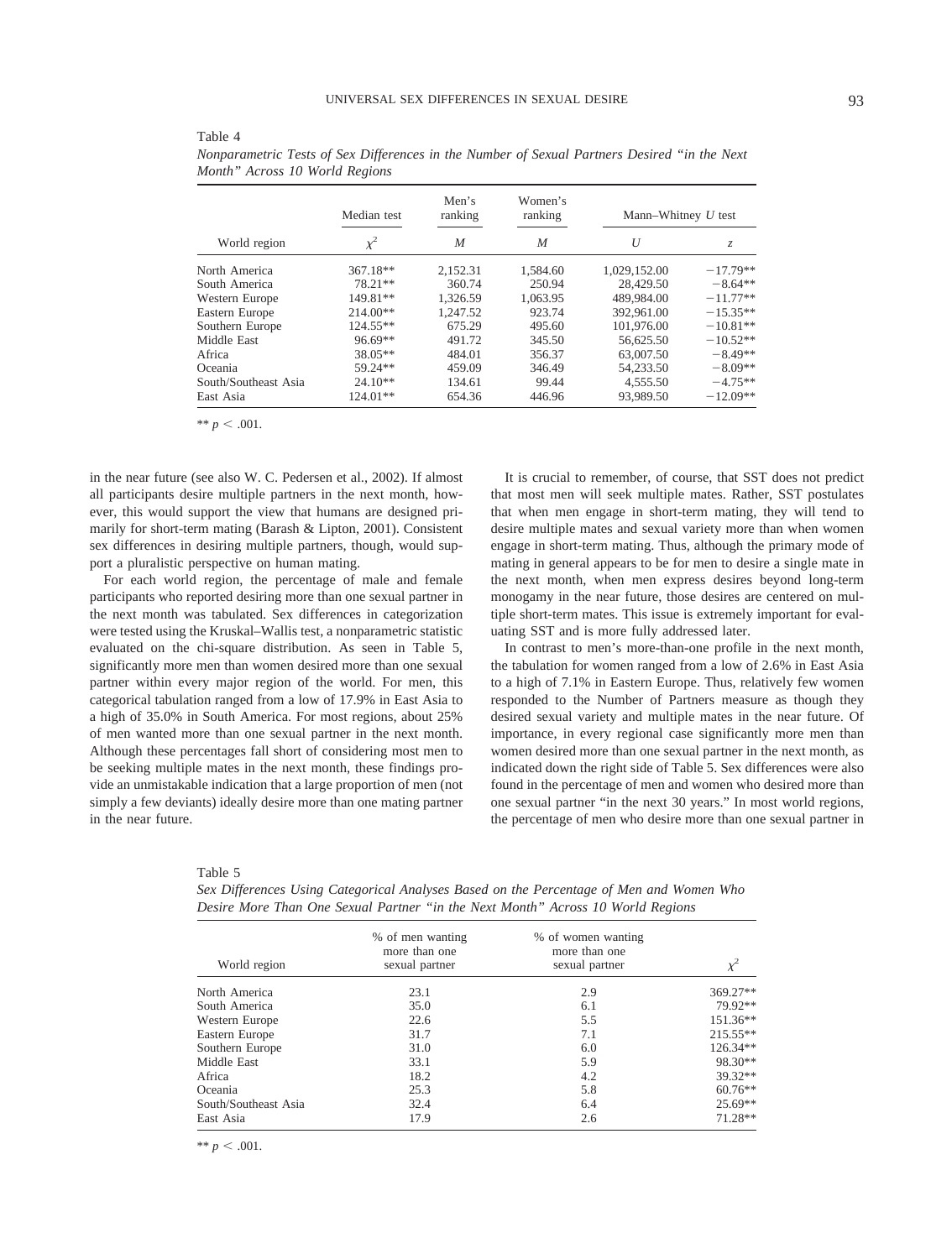the next 30 years approached the 50% mark, a clear indication that more than a few outlying men are pursuing multiple mates. In every world region, significantly more men than women desired more than one sexual partner in the next 30 years (see Figure 2). Full analyses from all time intervals are available from the authors. Overall, these findings definitively document that sex differences in the desire for multiple sexual partners are culturally universal, at least across the varied regions of the ISDP.

# *Sex Differences in the Desire for Sexual Variety: Demographic Statuses*

To further refine our understanding of men's and women's future mating desires, responses from the ISDP were used to categorize people in sociodemographic statuses (see Laumann, Gagnon, Michael, & Michaels, 1994). For example, after collapsing all regions together, responses to the Confidential Personal Information scale of the ISDP were used to categorize individuals as either married ( $n = 745$ ; 343 men, 402 women), living with someone ( $n = 961$ ; 384 men, 577 women), dating one person exclusively  $(n = 5,153; 1,814 \text{ men}, 3,339 \text{ women})$ , or currently not involved with anyone  $(n = 4.941; 2.304$  men, 2,637 women). As detailed at the top of Table 6, within each current relationship status, men were much more likely than women to desire more than one sexual partner in the next month. In the case of married participants, this directly implies that men (12.8%) are more likely than women (3.5%) to desire short-term mates in the form of extramarital relationships. In the case of those participants living with someone or dating one person exclusively, sex differences in unfaithful forms of short-term mating are also implicated. In the case of those not currently involved with anyone, the current findings confirm that sex differences in short-term mating persist outside the context of adultery—such as with men's greater tendency toward general sexual promiscuity (Eysenck, 1976; Simpson & Gangestad, 1991; Wright & Reise, 1997).

The participants' responses to the Confidential Personal Information scale of the ISDP were also used to categorize individuals as either heterosexual ( $n = 11,896$ ; 4,995 men, 6,901 women), homosexual ( $n = 276$ ; 148 men, 128 women), or bisexual ( $n =$ 315; 103 men, 212 women). As listed in Table 6, within each sexual orientation status, men desired significantly larger numbers of sexual partners in the next month than women did. This evidence directly supports the evolutionary psychology view that men's evolved short-term desires are a modular cause of the desire for large numbers of partners (Kenrick, Sadalla, & Keefe, 1998). This modularity explanation is supported because, regardless of whether men or women are the targets of sexual desire, it is the sexual psychology of the desirer (i.e., men's short-term, "in the next month" mating psychology) that is most closely associated with the desire for more than one sexual partner (see also Bailey, Gaulin, Agyei, & Gladue, 1994).

The Short-Term Seeking scale from the ISDP, adapted from Buss and Schmitt (1993), was used to classify individuals' levels of currently seeking a short-term mate. Each participant was asked to respond on a 1–7 scale (with  $1 = not at all$ ,  $4 = moderately$ , and



*Figure 2.* Percentage of men and women who desire more than one sexual partner "in the next 30 years" across 10 world regions.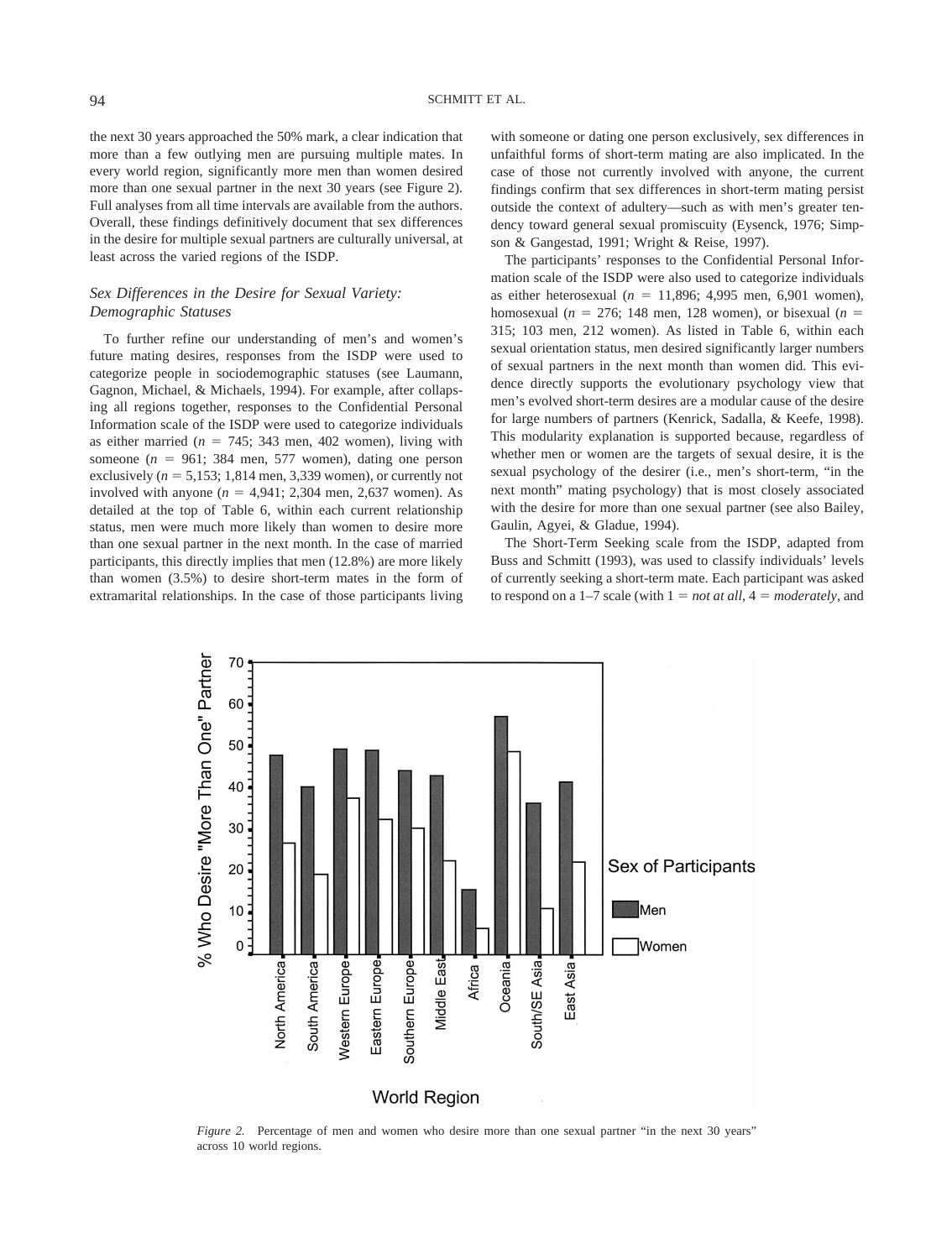#### Table 6

*Sex Differences Using Categorical Analyses Based on the Percentage of Men and Women Across the World Who Desire More Than One Sexual Partner "in the Next Month," as Reported Across Current Relationship Status, Sexual Orientation Status, and Whether They Were Currently Seeking Short-Term Mates*

|                                | % of men wanting | % of women wanting |            |
|--------------------------------|------------------|--------------------|------------|
|                                | more than one    | more than one      |            |
| <b>Status</b>                  | sexual partner   | sexual partner     | $\chi^2$   |
| Current relationship status    |                  |                    |            |
| Married                        | 12.8             | 3.5                | $22.49**$  |
| Cohabiting                     | 18.2             | 2.4                | $72.11**$  |
| Dating one person exclusively  | 19.0             | 2.7                | 398.20**   |
| Not currently involved         | 28.6             | 6.2                | 443.69**   |
| Sexual orientation status      |                  |                    |            |
| Heterosexual                   | 25.4             | 4.4                | 1,109.83** |
| Homosexual                     | 29.1             | 5.5                | $25.65**$  |
| <b>Bisexual</b>                | 30.1             | 15.6               | $9.01*$    |
| Short-term mate seeking status |                  |                    |            |
| Strongly seeking               | 53.5             | 18.7               | 130.02**   |
| Moderately seeking             | 35.2             | 9.7                | 358.13**   |
| Not currently seeking          | 10.5             | 2.0                | 286.81**   |

*Note.* For short-term mate seeking status, *strongly seeking* was defined as 6 or above on a 1–7 scale of short-term mate seeking (Buss & Schmitt, 1993); *moderately seeking* corresponded to ratings between 3 and 5; and ratings of 1 or 2 were defined as *not currently seeking* a short-term mate.  $* p < .01.$  \*\*  $p < .001.$ 

 $7 = strongly$ ) the degree to which they were actively seeking short-term mates. Responses were coded so that those individuals scoring a 6 or a 7 were considered *strongly seeking* short-term mates ( $n = 1,180$ ; 789 men, 391 women). Those scoring a 3–5 were considered *moderately seeking* a short-term mate ( $n = 3,904$ ; 2,038 men, 1,866 women). Finally, those participants scoring a 1 or 2 were considered *not seeking* a short-term mate  $(n = 8,031)$ ; 2,697 men, 5,334 women). Across all participants, men tend to score higher than women in seeking short-term mates,  $t(13,087) = 28.23, p < .001, d = 0.49$ . As listed in the bottom of Table 6, within each short-term mate seeking status, men were significantly more likely than women to be seeking more than one sexual partner in the next month.

This evidence provides the clearest support for the evolutionary psychology view that men's evolved short-term mating psychology is likely related to the desire for large numbers of partners. Why? Because even those women who reported that they were *strongly seeking* a short-term mate did not overwhelmingly desire more than one sexual partner in the next month. Less than 20% of these women desired more than one partner in the next month, about the same level of multiple-partner seeking evidenced by men who were currently dating one person exclusively or living with someone. Among those men who were *strongly seeking* a shortterm mate, in contrast, over 50% desired more than one sexual partner in the next month. This percentage increased to 69% in the next 6 months, and 75% in the next year. For women, the percentage increases were only marginal over time. When men actively pursue a short-term sexual strategy, therefore, they appear strongly motivated by the desire for multiple mating partners. For women, multiple mating is not as strongly connected with their psychology of short-term mating (Buss & Schmitt, 1993; Gangestad & Simpson, 2000). In sum, these ISDP findings provide strong support for SST and other theories of human mating that postulate men and women fundamentally differ in their short-term mating psychology, particularly in the basic desire for sexual variety.

# *Sex Differences in Needing Time Before Consenting to Sex*

In addition to men's more potent desire for sexual variety, SST postulated that men would be quicker to consent to sex than women would after knowing a potential mate for various periods of time. In their original research, Buss and Schmitt (1993) found that the average man would consent to sex after knowing a woman for about a week, whereas the average woman reported that she would not consent to sex until 6 months had elapsed in knowing the potential partner. The intermediate "1-month" time interval—a special focus in the previous Number of Partners analyses—was also of particular interest to Buss and Schmitt because it displayed a valence shift, with the average man viewing sex as likely  $(M = 1.11)$  and the average woman viewing sex as unlikely  $(M = 1.11)$  $-1.50$ ) after knowing someone for 1 month (based on a scale ranging from  $+3 =$  *definitely would have sex* to  $-3 =$  *definitely would not have sex*). Recently, Schmitt, Shackelford, Duntley et al. (2001) replicated Buss and Schmitt's findings in a larger sample from the United States. They documented that American men were likely to consent to sex, whereas American women were unlikely to consent to sex, after knowing a potential mating partner for brief periods of time, including the special "1-month" time interval.

In the current ISDP investigation, men and women differed in the likelihood of consenting to sex after knowing someone for "1 month" across all major regions of the world (see Table 7). Within the region of North America, for instance, the average man reported a 0.63 likelihood of consenting to sex, whereas the average woman reported a  $-1.14$  level,  $t(3642) = 25.32$ ,  $p < .001$ . According to Cohen's *d* statistic, the magnitude of the difference between North American men and women  $(d = 0.80)$  was large in size (Cohen, 1988). This sex difference was slightly larger in South America and other regions, though the effect was only moderate in size in the African world region  $(d = 0.48)$ . Overall, men's mean levels of consenting to sex after knowing a potential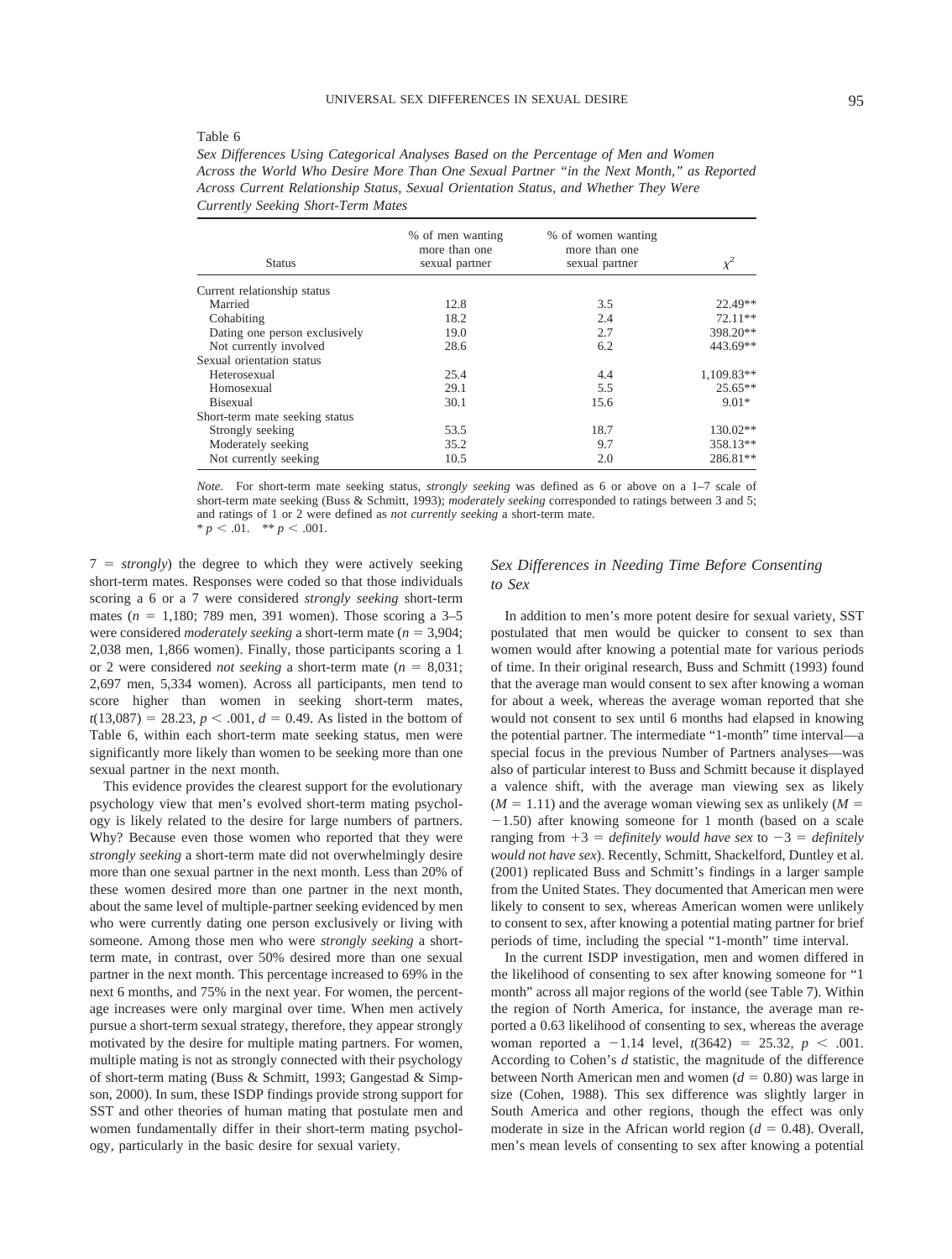|                      | Men     |      | Women   |      |           |                |
|----------------------|---------|------|---------|------|-----------|----------------|
| World region         | M       | SD   | M       | SD   | t         | $\overline{d}$ |
| North America        | 0.63    | 2.10 | $-1.14$ | 1.99 | $25.32**$ | 0.80           |
| South America        | 1.35    | 1.89 | $-1.11$ | 2.05 | 16.98**   | 1.06           |
| Western Europe       | 1.28    | 1.90 | 0.17    | 2.09 | $14.01**$ | 0.53           |
| Eastern Europe       | 1.00    | 1.98 | $-0.57$ | 2.07 | 18.83**   | 0.72           |
| Southern Europe      | 0.87    | 2.08 | $-0.91$ | 2.08 | $14.70**$ | 0.79           |
| Middle East          | 1.26    | 1.99 | $-0.96$ | 2.19 | $16.50**$ | 0.94           |
| Africa               | $-1.00$ | 2.20 | $-1.99$ | 1.75 | $7.47**$  | 0.48           |
| Oceania              | 1.30    | 1.92 | $-0.13$ | 2.16 | $10.02**$ | 0.66           |
| South/Southeast Asia | 0.30    | 2.11 | $-2.33$ | 1.46 | 14.54**   | 1.20           |
| East Asia            | $-0.52$ | 2.06 | $-2.13$ | 1.47 | $15.22**$ | 0.82           |

Table 7 *Mean-Level Sex Differences in Consenting to Sex After Knowing Someone for "1 Month" Across 10 World Regions*

 $** p < .001$ .

mate for 1 month were significantly higher than women's mean levels across all world regions,  $F(1, 15126) = 1,887.73, p < .001$ . The effect of world region was also significant,  $F(9, 15126) =$ 174.91,  $p < .001$ , as was the interaction of sex and world region,  $F(9, 15126) = 16.75, p < .001.$ 

Even though we observed that sex differences in the likelihood of consenting to sex after knowing someone for "1 month" were culturally universal across the regions of the ISDP, there were two notable deviations from the general pattern uncovered in previous studies (Buss & Schmitt, 1993). First, women from Western Europe and Oceania were very close to being positive toward consenting to sex at the "1-month" time interval (see Figure 3). In all other world regions, women scored more negatively at that time interval, reporting that they viewed it as rather unlikely they would consent to sex after knowing someone for a single month. When looking at the "1-week" time interval from the Time Known measure, however, it was clear that both Western European and Oceanic men remained positive toward consenting to sex after 1 week, whereas women from these regions were decidedly negative toward consenting to sex after 1 week. It appeared, therefore, that the key temporal period showing a valence shift between the sexes—a difference where men are positive and women are neg-



*Figure 3.* Mean likelihood of consenting to sex after knowing someone for "1 month" across 10 world regions.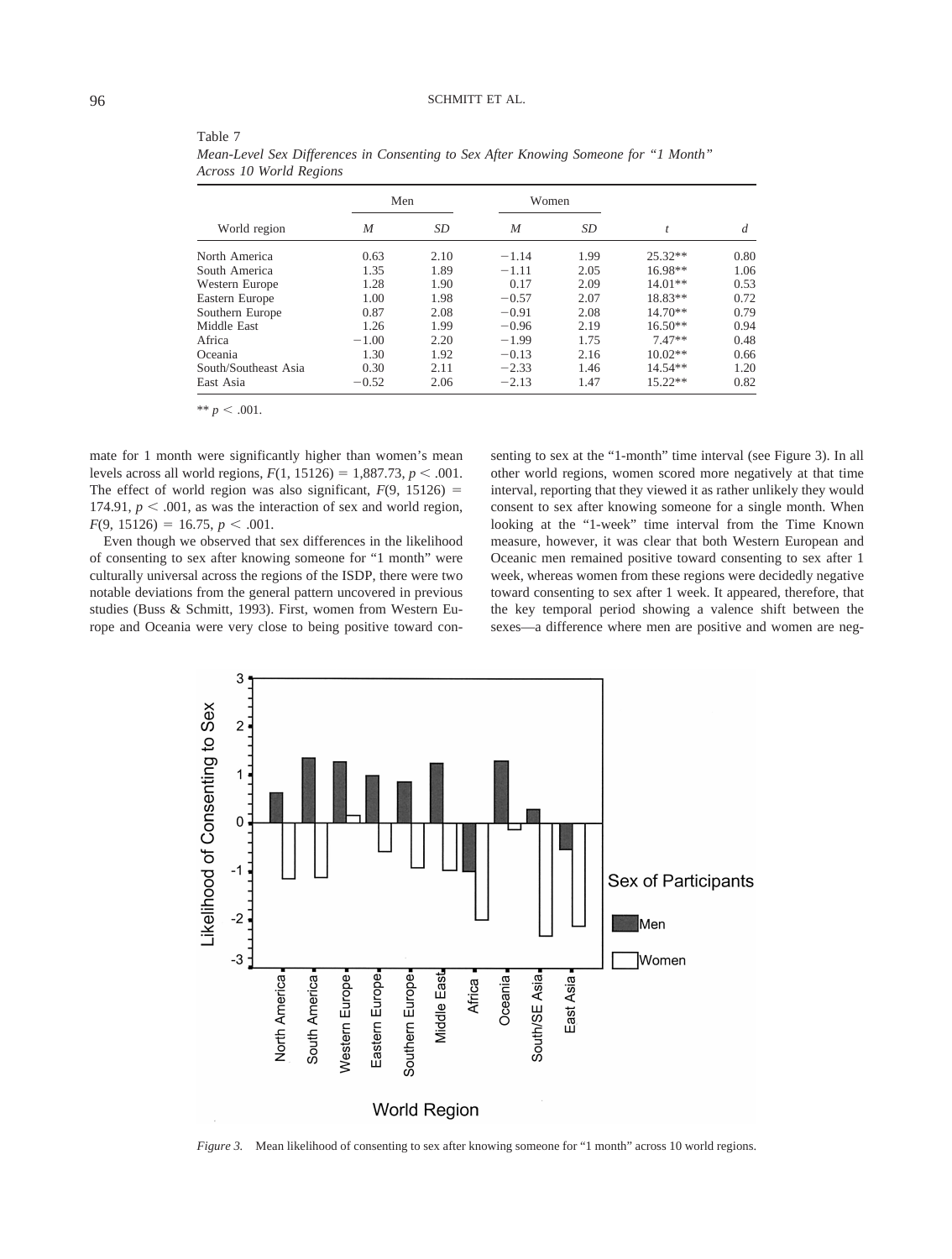| World region         | Men  |      |                  | Women |           |      |
|----------------------|------|------|------------------|-------|-----------|------|
|                      | M    | SD   | $\boldsymbol{M}$ | SD    |           | d    |
| North America        | 3.08 | 1.97 | 2.23             | 1.68  | 13.84**   | 0.46 |
| South America        | 3.07 | 1.96 | 1.88             | 1.37  | 9.80**    | 0.67 |
| Western Europe       | 2.54 | 1.87 | 1.91             | 1.49  | 9.95**    | 0.38 |
| Eastern Europe       | 2.79 | 1.90 | 1.92             | 1.52  | $13.18**$ | 0.50 |
| Southern Europe      | 3.30 | 2.10 | 2.13             | 1.58  | $11.24**$ | 0.62 |
| Middle East          | 3.17 | 2.09 | 1.96             | 1.52  | $10.50**$ | 0.63 |
| Africa               | 2.75 | 1.98 | 1.85             | 1.54  | $7.61**$  | 0.49 |
| Oceania              | 2.98 | 1.96 | 2.40             | 1.73  | $4.66**$  | 0.31 |
| South/Southeast Asia | 3.19 | 1.91 | 2.17             | 1.47  | $6.56**$  | 0.59 |
| East Asia            | 3.09 | 1.82 | 2.48             | 1.63  | 5.99**    | 0.35 |

Table 8 *Mean-Level Sex Differences in Short-Term Mate Seeking Across 10 World Regions*

 $*$  *p*  $< .001$ .

ative toward consenting to sex—was slightly displaced in Western Europe and Oceania toward the "1-week" time interval. Although beyond the limited sex-difference scope of this article, the potential causes behind this basic cultural displacement may include evolutionary, religious, and social-role factors (see Schmitt, 2003c). For example, more liberal or "promiscuous-oriented" sexual attitudes across cultures tend to be related to female-biased sex ratios, low fertility rates, atheism, and gender-egalitarian political systems, all of which appear to play some role in the current ISDP findings (see also Schmitt et al., in press).

A second regional deviation from previous research was that men from Africa and East Asia expressed negative likelihoods of consenting to sex at the "1-month" time period. For East Asian men, the average response reached a positive level at the "3 month" time interval, a slight shift toward conservative sexual attitudes that potentially may be related to the male-biased sex ratios in East Asia (Guttentag & Secord, 1983; F. A. Pedersen, 1991; Schmitt, 2003c). For African men, however, the average male was not positive toward consenting to sex until the "1-year" time interval had elapsed. As mentioned earlier, the reduced tendencies toward short-term mating in Africa may be influenced by the widespread rate of HIV/AIDS in several of the African cultures sampled by the ISDP (Schmitt et al., in press).

Despite these interesting within-sex regional variations, it is important to note that comparing general mean levels (whether among men or women) across individual cultures can be an extremely problematic enterprise (Heine, Lehman, Peng, & Greenholtz, 2002). The focus of the current study, in contrast, was on investigating the significance and magnitude of sex differences across cultures. Regardless of a culture's general sexual attitudes, we found clear and unequivocal evidence that the Time Known sex differences originally documented by Buss and Schmitt (1993) were robust across the geographically diverse samples of the ISDP. It seems reasonable to conclude, on the basis of this new evidence of universal sex differences, that human males generally require less time before consenting to sex than human females do. The current findings, therefore, may be viewed as providing crosscultural evidentiary support for the hypothesis that men's evolved sexual desires, designed in the short term to lead to quick sex and to quantitatively increase men's total numbers of mating partners, are distinct from women's more qualitative desires of short-term mating (Gangestad, 2001).

## *Sex Differences in Actively Seeking Short-Term Mates*

According to SST, men should actively seek short-term mates more than women do. Again, it is not that women are expected to never seek short-term mateships. Women *are* expected by SST and other evolutionary theories to seek men as short-term mates, especially those men with superior resources, physical attributes, or genetic quality (Buss & Schmitt, 1993; Gangestad & Simpson, 2000). However, because men's short-term psychology is specialized for obtaining large numbers of partners and requiring little time before consenting to sex, Buss and Schmitt (1993) predicted that men would more actively seek short-term mates than women. That is, men as-a-whole would tend to spend more effort on short-term mating because their strategy is based on attracting a larger number of sex partners and a more vigilant eagerness to engage in short-term sex.

To test this prediction, men's and women's mean levels on the Short-Term Seeking measure developed by Buss and Schmitt (1993) were compared across all 10 ISDP world regions. As seen in Table 8, men were significantly higher in seeking short-term mates than women across all world regions,  $F(1, 15658) = 710.05$ ,  $p < .001$ . Within the region of North America, for instance, the average man reported a 3.08 level of seeking short-term mates, whereas the average woman reported a 2.23 level,  $t(3631) = 13.84$ ,  $p < .001$ . This sex difference was somewhat larger in South America and some other regions, though the effect was only moderate in Oceania and East Asia. Overall, the main effect of world region was significant,  $F(9, 15658) = 20.99$ ,  $p <$ .001, as was the interaction of sex and world region, *F*(9,  $15658$ ) = 5.60, *p* < .001.<sup>3</sup>

An additional avenue for evaluating sex differences in shortterm mate seeking is to compare the relative percentages of men versus women who rate above 1.0 on the Short-Term Seeking measure developed by Buss and Schmitt (1993). This relative percentage statistic indicates the degree to which men and women are *in any way* seeking short-term mates. On empirical examina-

<sup>3</sup> On the basis of post hoc analyses (e.g., Tukey's HSD), the main effect of world region appeared driven by higher levels of short-term seeking in East Asia and lower levels in Western Europe. The interaction effect appeared driven primarily by larger sex differences in South America and smaller sex differences in Oceania.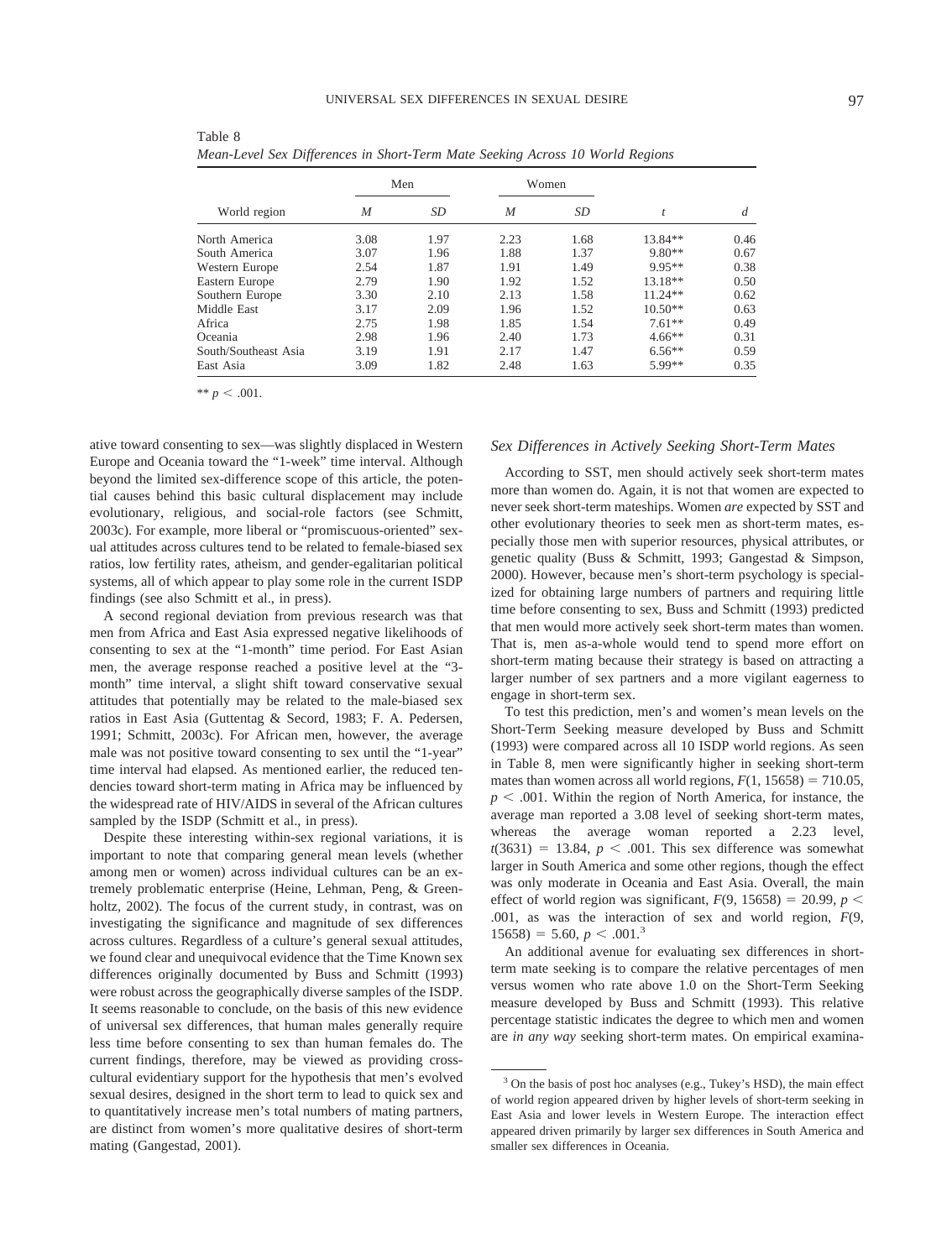tion, significantly more men than women scored above 1.0 on this scale across all world regions, including participants from North America (65.2% of men, 45.4% of women),  $\chi^2(1, N = 3,633)$  = 132.51,  $p \le 0.001$ , South America (65.1% of men, 36.3% of women),  $\chi^2(1, N = 757) = 62.26, p < .001$ , Western Europe  $(51.8\% \text{ of men}, 36.0\% \text{ of women}), \chi^2(1, N = 2,865) = 68.50, p <$ .001, Eastern Europe (58.4% of men, 34.8% of women),  $\chi^2(1,$  $N = 2,696$  = 148.95,  $p < .001$ , Southern Europe (66.5% of men, 44.1% of women),  $\chi^2(1, N = 1,287) = 60.44, p < .001$ , Middle East (62.3% of men, 37.2% of women),  $\chi^2(1, N =$ 999) = 62.92,  $p < .001$ , Africa (54.3% of men, 28.6% of women),  $\chi^2(1, N = 947) = 62.33, p < .001$ , Oceania (61.5% of men, 49.4%) of women),  $\chi^2(1, N = 891) = 12.77, p < .001$ , South/Southeast Asia (69.9% of men, 49.6% of women),  $\chi^2(1, N = 466) = 19.13$ ,  $p < .001$ , and East Asia (73.4% of men, 58.3% of women),  $\chi^2(1, 1)$  $N = 1,137$  = 28.47,  $p < .001$ . Thus, across every region of the ISDP, significantly more men than women reported seeking shortterm mates, with a majority of men within each world region reporting that they were at least somewhat seeking a short-term mate.

A limitation of the Short-Term Seeking measure developed by Buss and Schmitt (1993) is that it does not specify the precise type or form of short-term mating desired by participants. One way to address this limitation is to look at short-term mate seeking across the demographic variable of current relationship status. For example, by looking only at those participants who are currently married, one can assess the degree to which men and women actively seek short-term mates in the form of marital infidelity. Looking at the short-term desires of those not currently in a romantic relationship, in contrast, can provide an assessment of men's and women's desires for short-term relationships more generally (see Schmitt, 2002b, for a more complete discussion of the differences between the psychology of infidelity and general promiscuity). As seen in Table 9, men were significantly more likely to have actively sought short-term mates of all types across all relationship statuses. Among married participants, for example, nearly one quarter of men (24.5%) and one tenth of women (10.4%) were at least somewhat active in seeking short-term mates (i.e., they scored above 1.0 on the Short-Term Seeking measure), a significant difference,  $\chi^2(1, N = 958) = 33.86, p < .001$ . This sex difference also was evident when comparing married men's  $(M = 1.72)$  and married women's  $(M = 1.27)$  mean levels of short-term mate seeking,  $t(956) = 5.61$ ,  $p < .001$ ,  $d = 0.36$ . These findings provided a relatively unambiguous indication that men actively seek short-term mates for adulterous relationships more than women do.

These findings correspond closely to actual rates of marital infidelity reported in other survey studies. For example, according to Wiederman (1997), approximately 24% of American men and 12% of American women have engaged in extramarital sex. Evidence from those who currently live with a partner and from those who are exclusively dating one person further bolster the basic contention that men more actively seek adulterous short-term mateships than women do. Finally, a majority of men and women in the ISDP who were not currently in a romantic relationship reported seeking short-term mates, with significantly more men than women displaying this proclivity toward general promiscuity. Regardless of whether sex differences in short-term mate seeking were evaluated using categorical or dimensional analyses, men in every type of relationship (including no relationship) were significantly more likely than women to have actively sought short-term mates.

In sum, the Short-Term Seeking findings of Buss and Schmitt (1993) were replicated and extended across a large and geographically diverse sample of participants. At this point, it appears highly likely that men spend more reproductive effort seeking short-term mates than women do. Most important, among modern evolutionary theories of human mating it seems that theories such as SST—theories that hypothesize sex differences in the evolved design of short-term mating—provide the best account of the universal sex differences observed in the ISDP.

#### Discussion

In this article, evidence from the ISDP—a cross-cultural survey of over 16,000 people from 10 major regions of the world documents that sex differences in short-term mating desires, particularly the desire for sexual variety, are cross-culturally universal. This is true regardless of the statistical techniques used to evaluate them. This is true regardless of the participant's current relationship status or sexual orientation. Married or single, heterosexual or homosexual—men consistently desire larger numbers of sexual partners than women do. Most important, among those men and women who are actively pursuing short-term mates, over 50% of men (but less than 20% of women) desire more than one sexual partner in the next month. This critical empirical finding confirms that men's short-term sexual strategy is differentially rooted in the desire for multiple partners (Buss & Schmitt, 1993).

The present empirical findings have strong theoretical implications. These findings render theories that argue humans should not desire sexual variety because both men and women are designed only for long-term mating (e.g., Hazan & Diamond, 2000; Miller

Table 9

*Sex Differences in Short-Term Mate Seeking Using Categorical and Dimensional Analyses as Reported Across Current Relationship Status*

| Current relationship status   | % who report above 1.0 on<br>short-term seeking measure |       | Men        |      | Women |      |      |           |      |
|-------------------------------|---------------------------------------------------------|-------|------------|------|-------|------|------|-----------|------|
|                               | Men                                                     | Women |            | M    | SD    | M    | SD   |           | d    |
| Married                       | 24.5                                                    | 10.4  | 33.86**    | 1.72 | 1.51  | 1.27 | 0.94 | $5.61**$  | 0.36 |
| Cohabiting                    | 38.8                                                    | 16.2  | $71.01**$  | 2.05 | 1.63  | 1.38 | 1.01 | $8.49**$  | 0.51 |
| Dating one person exclusively | 45.2                                                    | 26.8  | $201.09**$ | 2.27 | 1.73  | 1.61 | 1.20 | $17.07**$ | 0.46 |
| Not currently involved        | 79.3                                                    | 64.0  | $161.20**$ | 3.57 | 1.89  | 2.77 | 1.75 | $16.70**$ | 0.43 |

 $*$  *p*  $< .001$ .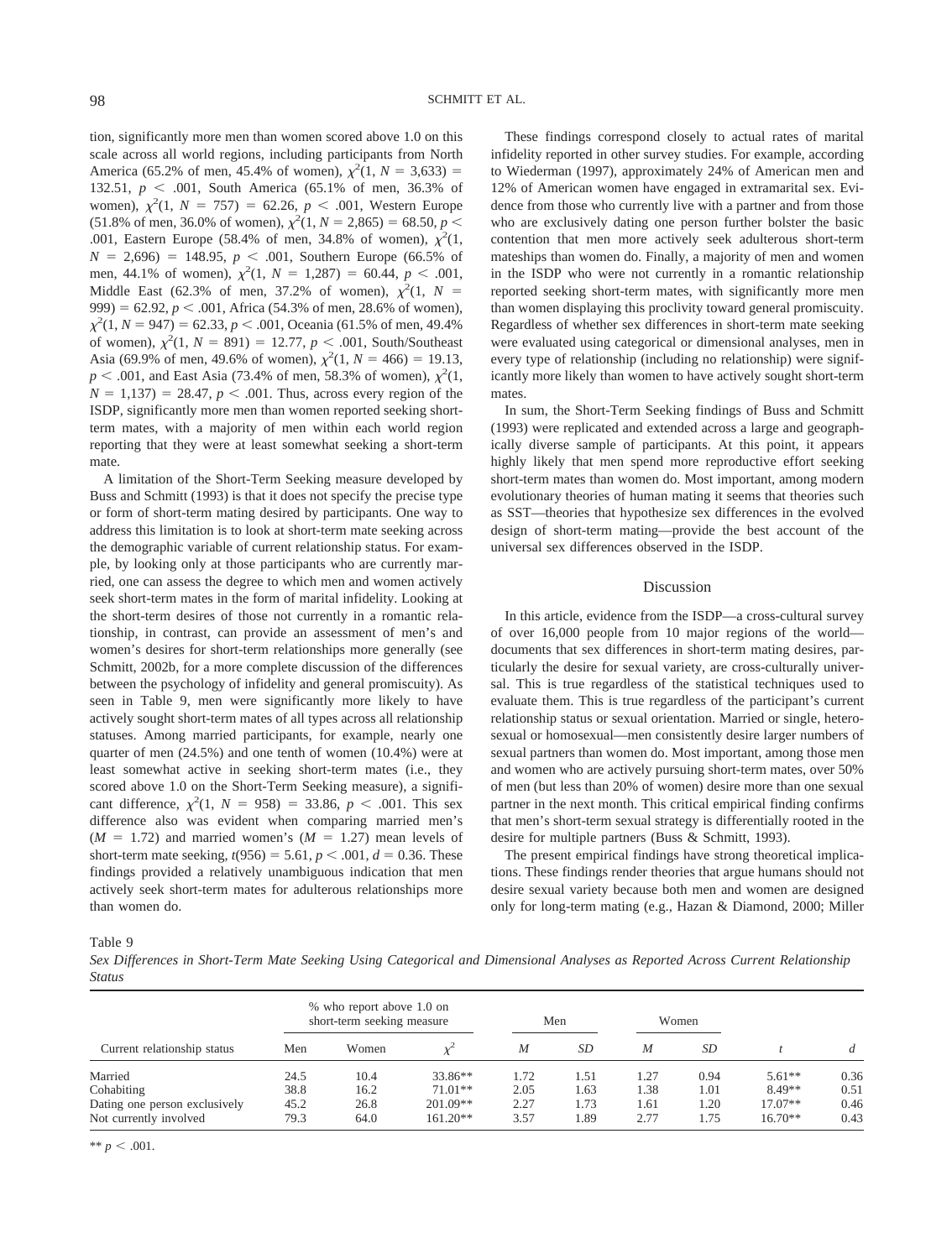& Fishkin, 1997; W. C. Pedersen et al., 2002) or short-term mating (e.g., Hrdy, 1981) as unlikely to be correct. In contrast, theories that argue men and women are psychologically designed, in part, for short-term mating (e.g., Gangestad & Simpson, 2000) are more likely to be correct given our ISDP findings. Finally, theories that hypothesize men and women to differ in their mating psychology because of men's evolved short-term preference for multiple partners are, based on the present findings, much more likely to be correct than alternative theories (see also Schmitt, Shackelford, & Buss, 2001).

In the future, continued efforts to deny these well-documented sex differences in the desire for sexual variety may come at significant cost. For example, among the most potent risk factors for contracting HIV/AIDS is having sex with multiple partners (Hoyle, Fejfar, & Miller, 2000; Mills et al., 1998). Although reducing the desire for sexual variety is a key objective of many HIV prevention strategies, it has proven extremely resistant to change (Weinhardt, Carey, Johnson, & Bickham, 1999). The most effective strategies have tended to be those that use sex-specific methods of intervention (Mize, Robinson, Bockting, & Scheltema, 2002). To continue to assert that men and women do not differ in the desire for sexual variety, therefore, may serve to derail progress in investigating the circumstances under which the desire for sexual variety gets translated into actual high-risk behavior, and in developing sex-specific interventions that reduce the negative consequences of multiple-mating desires when they occur.

# *Converging Lines of Evidence: Beyond the Limitations of Self-Report*

When Buss and Schmitt (1993) first outlined SST, they reviewed previous research and provided a limited amount of original empirical support for their theory, primarily from self-report surveys involving American undergraduates (for a critique, see Miller, Putcha-Bhagavatula, & Pedersen, 2002). Since then, numerous survey and meta-analytic studies have confirmed many of the major tenets of SST (e.g., Landolt, Lalumiere, & Quinsey, 1995; Oliver & Hyde, 1993; Regan, 1998a, 1998b; Regan & Berscheid, 1997; Scheib, 1997; Schmitt, 2002a; Schmitt & Buss, 1996, 2001; Shackelford & Buss, 1997). Some studies have replicated or confirmed SST-related findings using national, crosscultural, or multicultural samples (Bailey, Kirk, Zhu, Dunne, & Martin, 2000; Schmitt et al., in press; Sprecher, Sullivan, & Hatfield, 1994). Other investigators have used more rigorous nonsurvey techniques—including experimental, behavioral, and naturalistic methodologies—to validate key SST hypotheses (Hassebrauck, 1998; Kenrick, Neuberg, Zierk, & Krones, 1994; Malamuth, 1996; Salmon & Symons, 2001; Schmitt, Couden, & Baker, 2001; Simpson, Gangestad, Christensen, & Leck, 1999; Speed & Gangestad, 1997; Wiederman & Dubois, 1998).

These latter studies are particularly important because they suggest that the present findings are not simply artifacts of selfreport methodologies. It is true that self-reported sexual behaviors are subject to significant distortions and biases (Wiederman, 1997). Furthermore, our ISDP samples were clearly not representative of each nation as a whole. However, there are three reasons for having a reasonable degree of confidence in the generalizability of the present findings. First, the current ISDP results converge with a large network of nonsurvey evidence that men and women possess specially designed short-term mating psychologies. For example, the present findings converge with recent experimental, psychophysiological, and anthropometric studies that suggest men and women have distinct adaptations to short-term mating (see Baker & Bellis, 1995; Gangestad, 2001; Gangestad & Simpson, 2000; Schmitt, 2003b; Schmitt, Couden, & Baker, 2001). Second, previous studies looking at more representative samples from non-Western nations have confirmed several SST hypotheses (e.g., Knodel, Low, Saengtienchai, & Lucas, 1997; Walter, 1997). Indeed, over the past 10 years SST has repeatedly proven an effective heuristic for generating testable hypotheses, and for integrating new methodologically diverse findings, concerning the temporally distinct psychology of romantic desire and sexual behavior (see also Buss, 1997; Schmitt, Shackelford, & Buss, 2001). Third, the present results mesh with a wide range of empirical findings from across the social sciences, including sex differences in motivations and prevalence of extramarital mating (Laumann et al., 1994; Wiederman, 1997), sex differences in the quality and quantity of sexual fantasies (Leitenberg & Henning, 1995), sex differences in the quality and quantity of pornography consumption (Malamuth, 1996), sex differences in the motivations for and use of prostitution (Bess & Janus, 1976; Burley & Symanski, 1981), sex differences in the willingness to have sex with strangers (Clark, 1990; Clark & Hatfield, 1989), and fundamental sex differences between the short-term mating psychology of gay males and lesbians (Blumstein & Schwartz, 1983). The present ISDP findings on the universality of sex differences in the desire for sexual variety, therefore, should be taken as an incremental addition to the accumulating body of evidence that men and women differ in their evolved psychology of short-term mating.

## *SST: Addressing Some Misconceptions*

One of the defining features of SST—a feature that distinguished SST from previous evolutionary theories of human mating—was its special focus on within-sex variability (Buss & Schmitt, 1993). In contrast to parental investment theory's (Trivers, 1972) emphasis on sex differences, SST postulated that within men and within women there exist psychological adaptations for both long-term and short-term mating. SST viewed human males and females as functionally designed to sometimes pursue longterm mates (i.e., marital partners), and at other times to pursue short-term mates (i.e., one-night stands). Of importance, when men and women pursue short-term mates, SST predicted that their romantic desires and attraction behaviors would strategically shift compared with when they pursued long-term mates (Schmitt & Buss, 1996). Thus, a special focus of SST was on the important psychological sensitivities within men and within women to the temporal continuum of human mating.

In addition to temporal context differences, SST postulated that evolved mating psychologies sometimes display between-sex differences. This was thought to be especially true within the context of short-term mating, where men and women have likely faced very different evolutionary pressures throughout our ancestral past. For example, because the primary constraint to male reproductive success in foraging societies would have been gaining sexual access to large numbers of fertile women (Symons, 1979), SST postulated that men over evolutionary history would have benefited reproductively by increasing the number of their short-term sexual partners (i.e., Prediction 2 from Hypothesis 1 of SST; Buss & Schmitt, 1993, p. 210). In contrast, it was hypothesized that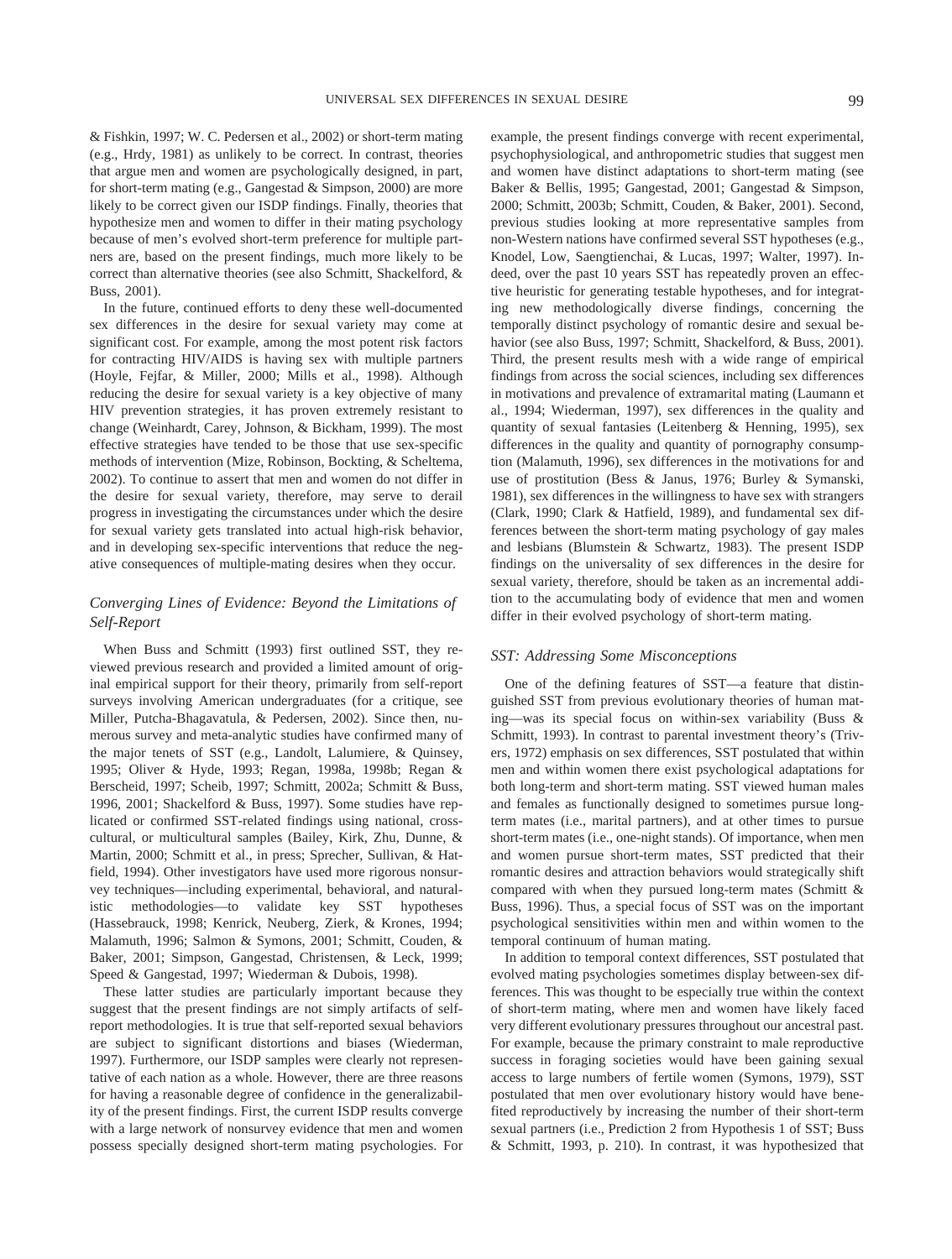women in our evolutionary past would have received little reproductive benefit simply by increasing the number of people with whom they have sex. For women, the quality of their short-term mating partners would have had more of an effect on their reproductive success than the quantity of their partners (see also Ellis, 1992; Gangestad & Thornhill, 1997). Thus, a second special focus of SST was on between-sex differences in romantic desire and behavior, particularly those between-sex differences that occur within the temporal context of short-term mating.

Despite SST's special focus on understanding sex differences within either short-term or long-term mating contexts, it has occasionally been misconstrued as a theory concerning only general differences between male (i.e., short-term) versus female (i.e., long-term) mating psychology (e.g., see Hazan & Diamond, 2000, pp. 186–187). This conceptual conflation of sex and temporal context is a fundamental misinterpretation of SST's basic premises. Instead of dichotomous depictions of "male/short-term" versus "female/long-term" mating psychologies, SST theorized that key male–female differences take place interactively within the temporal contexts of either short-term or long-term mating. For example, SST's Prediction 2 from Hypothesis 1—the prediction that men would desire more numerous mating partners than women—was a prediction concerning sex differences due to the special nature of men's short-term mating psychology, not a prediction concerning men and women regardless of temporal context (see also Schmitt, Shackelford, & Buss, 2001).

One explanation for why some continue to misunderstand SST in this manner may reside in their underappreciation of the potential adaptive value that short-term mating affords women (see Barash & Lipton, 2001; Gangestad & Simpson, 1990; Scheib, 1997). This conceptual failure may, in turn, incite some to adhere to the erroneous view that SST characterizes women as solely interested in long-term mating, whereas men alone can gain from short-term mating. SST does not postulate that women are limited to long-term mating. SST delineated numerous benefits that can accrue to women from pursuing a short-term sexual strategy (see also Gangestad, 2001; Greiling & Buss, 2000; Hrdy, 1981), as well as the important benefits to men of pursuing long-term mating strategies (Buss & Schmitt, 1993). It is extremely unfortunate that, nearly 10 years after the publication of SST, some continue to misconstrue SST's fundamental assertion that both men and women can reproductively benefit from pursuing long-term and short-term sexual strategies.

# *A Key Sex Difference: The Desire for Sexual Variety When Short-Term Mating*

Although both men and women are adaptively designed for short-term mating, SST makes distinctions between the way men and women are expected to strategically pursue short-term mateships (Schmitt & Buss, 1996). As noted earlier, one of the more striking strategic differences in the pursuit of short-term relationships stems from men's evolved short-term desire for large numbers of sexual partners. It was because of this hypothesized desire that Prediction 2 from SST stated, "For any given period of time (e.g., a month, a year, a decade, or a lifetime), men will desire a larger number of mates than will women" (Buss & Schmitt, 1993, p. 210). To evaluate whether men really desire more sexual partners than women over time, Buss and Schmitt (1993) developed a Number of Partners self-report measure. This measure was designed to assess the extent to which men and women differed in the ideal number of sex partners they would like to have over various time periods—ranging from "in the next month" to "in your remaining lifetime." In every case, men preferred significantly larger numbers of sex partners than women.

The current ISDP findings suggest that this sex difference may be a cultural universal. Men and women differ in the number of partners they desire over various time intervals, regardless of whether they are from North America, South America, Western Europe, Eastern Europe, Southern Europe, Middle East, Africa, Oceania, South/Southeast Asia, or East Asia. Moreover, sex differences in the number of partners desired were significant regardless of whether means, medians, or other indexes of "typicality" were examined (see also Schmitt, Shackelford, Duntley et al., 2001). Men were shown to desire larger numbers of sexual partners than women in every major region of the world regardless of relationship status, sexual orientation, or whether the person is "actively seeking" short-term mates.

These findings provide strong support for the evolutionary view that men possess psychological adaptations that motivate a desire for large numbers of partners when pursuing a short-term mating strategy (Buss & Schmitt, 1993). These ISDP findings also appear to refute alternate hypotheses that men and women are designed for a singular mating strategy, whether based solely on long-term monogamy or short-term promiscuity. Still, there remain viable alternative explanations for the current findings.

# *Alternate Explanations for Universality of Sex Differences in Sexual Desire*

Despite the present evidence that sex differences in the desire for sexual variety appear culturally universal, it is important to note that alternate nonevolutionary explanations of these findings may exist. For example, the robust sex differences observed in the ISDP may be due to culturally universal features of gender socialization and social-role stereotyping (e.g., Eagly, 1987). Men may desire sexual variety more than women do because men universally experience developmental forces such as more often observing high-status men preferring sexual variety. Short-term mating with multiple partners may also be central to every world region's view of masculinity. Still, these proximate explanations would only be true alternatives to an evolutionary perspective on universality if the same socialization processes somehow arose in all cultures independently, and for nonbiological reasons. Such random pancultural development, although possible, is extremely unlikely (Cronk, 1999). Even if pancultural socialization practices associated with sex differences in basic mating tendencies were found, ultimate-evolutionary questions would remain as to why men would universally experience this form of socialization, why cultures would universally define masculinity in this way, and why sex roles would exist in the first place.

Eagly and Wood (1999) have suggested that sex roles are primarily responsible for many differences between men's and women's mating strategies, and that the sex roles themselves are derived from evolved physical and reproductive differences between men and women. A key implication of their theory is that men and women may not have evolved differences in the psychology of short-term mating, per se, but instead respond in a more flexible way to the intensity of gender norms and economic divisions of labor that happen to be present in a given local culture. Of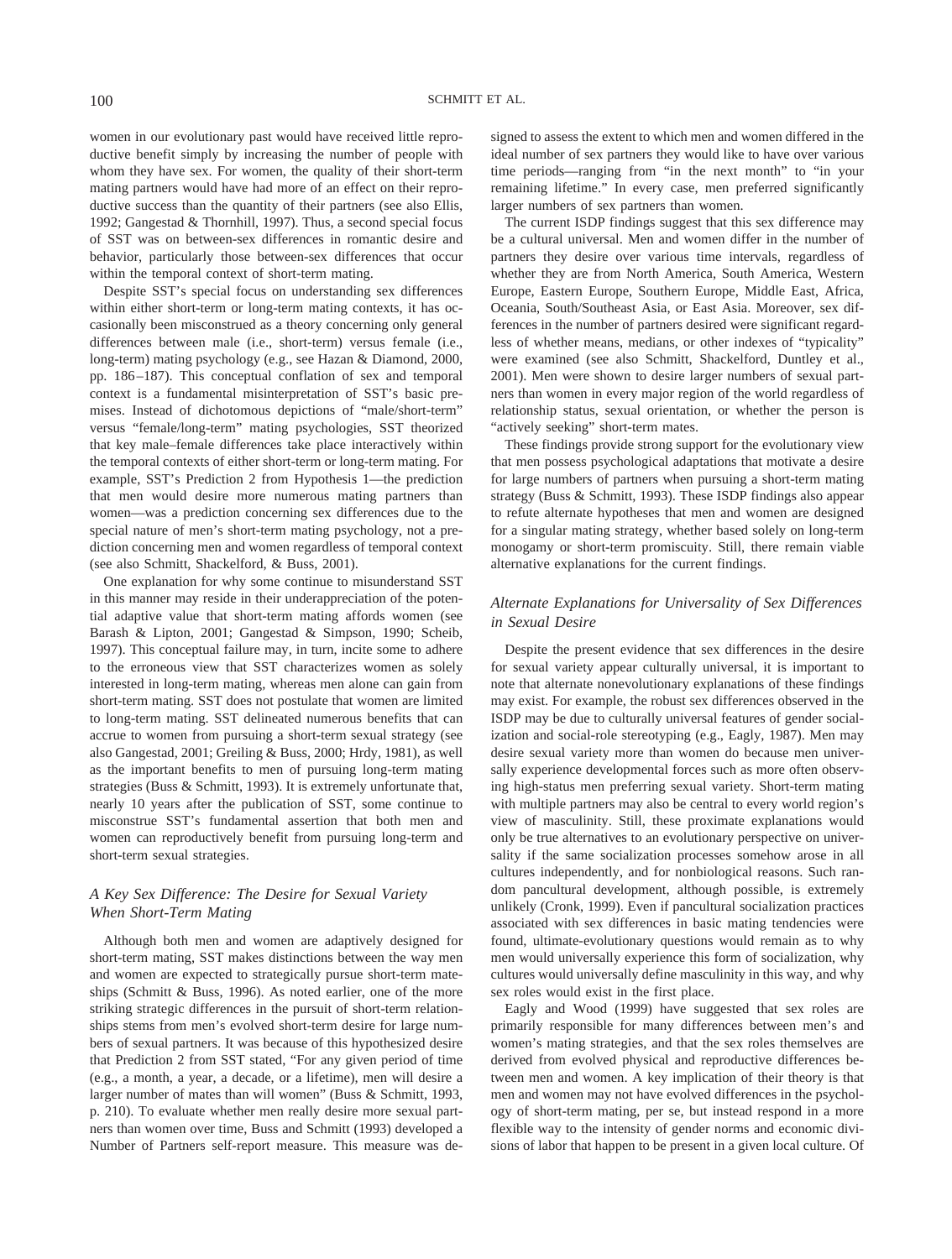importance, when sex roles are more egalitarian because of women's increased politico-economic status, Eagly and Wood predicted that men and women would be more similar in mating strategies. In other words, as women gain equal power, their desires for sexual variety may become identical to men's desires. As noted elsewhere (Schmitt et al., in press), this is not always the case. Men tend to show signs of being more oriented to short-term mating than women even in highly egalitarian cultures. Still, the magnitude of sex differences in the desire for sexual variety does vary across cultures, and appears to be strongly linked to such evolutionary pressures as local sex ratio and fertility levels (see Schmitt, 2003c; Schmitt et al., in press).

It seems likely that the forces of gender socialization play at least some role in the development of many sex differences in human mating tendencies, and an evolutionary perspective on sex roles and gender socialization may help in fully explaining universal sex differences in the desire for sexual variety (see Schmitt, 2003c). As argued by many other theorists, only by integrating what is known from comparative psychology, human ethology, behavioral ecology, and reproductive biology with standard socialization explanations of human mating will a comprehensive theory of sex differences be possible (e.g., Geary, 1998; Mealey, 2000). At present, because the current ISDP findings reside amidst a vast array of historical studies supporting SST's view of sexual differentiation, as well as Trivers's (1972) theory of parental investment (including decades of research on nonhuman animals), and because numerous modern studies show evidence of special design in men's and women's psychology and physiology of short-term mating (see Baker & Bellis, 1995; Gangestad & Simpson, 2000; Schmitt, 2003b; Shackelford & LeBlanc, 2001), the current evolutionary explanation of sex differences in the desire for sexual variety is regarded by the current authors as the most compelling explanation among alternate psychological theories.

#### Conclusion

This study provides the largest and most comprehensive test yet conducted on whether the sexes differ in the desire for sexual variety. The results are strong and conclusive—the sexes differ, and these differences appear to be universal. Men not only possess a greater desire than women do for a variety of sexual partners, men also require less time to elapse than women do before consenting to sexual intercourse, and men tend to more actively seek short-term mateships than women do. These sex differences are cross-culturally robust and statistically significant regardless of whether mean, median, distributional, or categorical indexes of sexual differentiation are evaluated. These sex differences are robust and significant regardless of the measures used to evaluate them. In conjunction with voluminous research findings from other investigators and other data sources (see Schmitt, Shackelford, & Buss, 2001), the extant evidence supports two general conclusions: (a) men and women have evolved a menu of both short-term and long-term mating strategies, not a singular strategy as proposed by competing theories; and (b) the psychological design features of these strategies differ in men and women precisely in the ways initially predicted by SST (Buss & Schmitt, 1993).

#### References

Alcock, J. (1993). *Animal behavior* (5th ed.). Sunderland, MA: Sinauer Associates.

- Alcock, J., & Gwynne, S. T. (1991). Evolution of insect mating systems: The impact of individual selectionist thinking. In W. J. Bailey & J. Ridsdill-Smith (Eds.), *Reproductive behavior in insects: Insects and populations* (pp. 10–14). New York: Chapman & Hall.
- Alexander, R. D., & Noonan, N. M. (1979). Concealment of ovulation, parental care, and human social interaction. In N. A. Chagnon & W. Irons (Eds.), *Evolutionary biology and human social behavior: An anthropological perspective* (pp. 402–435). North Scituate, MA: Duxbury.
- Andersson, M. (1994). *Sexual selection.* Princeton, NJ: Princeton University Press.
- Archer, J., & Lloyd, B. (2002). *Sex and gender* (2nd ed.). Cambridge, England: Cambridge University Press.
- Bailey, J. M., Gaulin, S., Agyei, Y., & Gladue, B. A. (1994). Effects of gender and sexual orientation on evolutionary relevant aspects of human mating psychology. *Journal of Personality and Social Psychology, 66,* 1081–1093.
- Bailey, J. M., Kirk, K. M., Zhu, G., Dunne, M. P., & Martin, N. G. (2000). Do individual differences in sociosexuality represent genetic or environmentally contingent strategies? Evidence from the Australian twin registry. *Journal of Personality and Social Psychology, 78,* 537–545.
- Baker, R. R., & Bellis, M. A. (1995). *Human sperm competition.* London: Chapman & Hall.
- Banfield, S., & McCabe, M. P. (2001). Extra relationship involvement among women: Are they different from men? *Archives of Sexual Behavior, 30,* 119–142.
- Barash, D. P., & Lipton, J. E. (2001). *The myth of monogamy.* New York: Freeman.
- Bateman, A. J. (1948). Intra-sexual selection in Drosophila. *Heredity, 2,* 349–368.
- Bateson, P. (Ed.). (1983). *Mate choice.* Cambridge, England: Cambridge University Press.
- Belsky, J. (1999). Modern evolutionary theory and patterns of attachment. In J. Cassidy & P. R. Shaver (Eds.), *Handbook of attachment* (pp. 141–161). New York: Guilford Press.
- Bess, B. E., & Janus, S. S. (1976). Prostitution. In B. J. Sadock, H. I. Kaplan, & A. M. Freedman (Eds.), *The sexual experience* (pp. 594– 610). Baltimore: Williams & Wilkins.
- Bjorklund, D. F., & Shackelford, T. K. (1999). Differences in parental investment contribute to important individual differences between men and women. *Current Directions in Psychological Science, 8,* 86–89.
- Blumstein, P., & Schwartz, P. (1983). *American couples.* New York: Morrow.
- Brislin, R. W. (1980). Translation and content analysis of oral and written material. In H. C. Triandis & J. W. Berry (Eds.), *Handbook of crosscultural psychology* (Vol. 1, pp. 389–444). Boston: Allyn & Bacon.
- Burley, N., & Symanski, R. (1981). Women without: An evolutionary and cross-cultural perspective on prostitution. In R. Symanski (Ed.), *The immoral landscape: Female prostitution in western societies* (pp. 239– 274). Toronto, Canada: Butterworth-Heineman.
- Buss, D. M. (1994). *The evolution of desire.* New York: Basic Books.
- Buss, D. M. (1997). Sexual strategies theory: Historical origins and current status. *Journal of Sex Research, 34,* 19–31.
- Buss, D. M., & Schmitt, D. P. (1993). Sexual strategies theory: An evolutionary perspective on human mating. *Psychological Review, 100,* 204–232.
- Carroll, J. L., Volk, K. D., & Hyde, J. S. (1985). Differences between males and females in motives for engaging in sexual intercourse. *Archives of Sexual Behavior, 14,* 131–139.
- Chisholm, J. S. (1996). The evolutionary ecology of attachment organization. *Human Nature, 7,* 1–38.
- Church, A. T. (2001). Personality measurement in cross-cultural perspective. *Journal of Personality, 69,* 979–1006.
- Clark, R. D. (1990). The impact of AIDS on gender differences in will-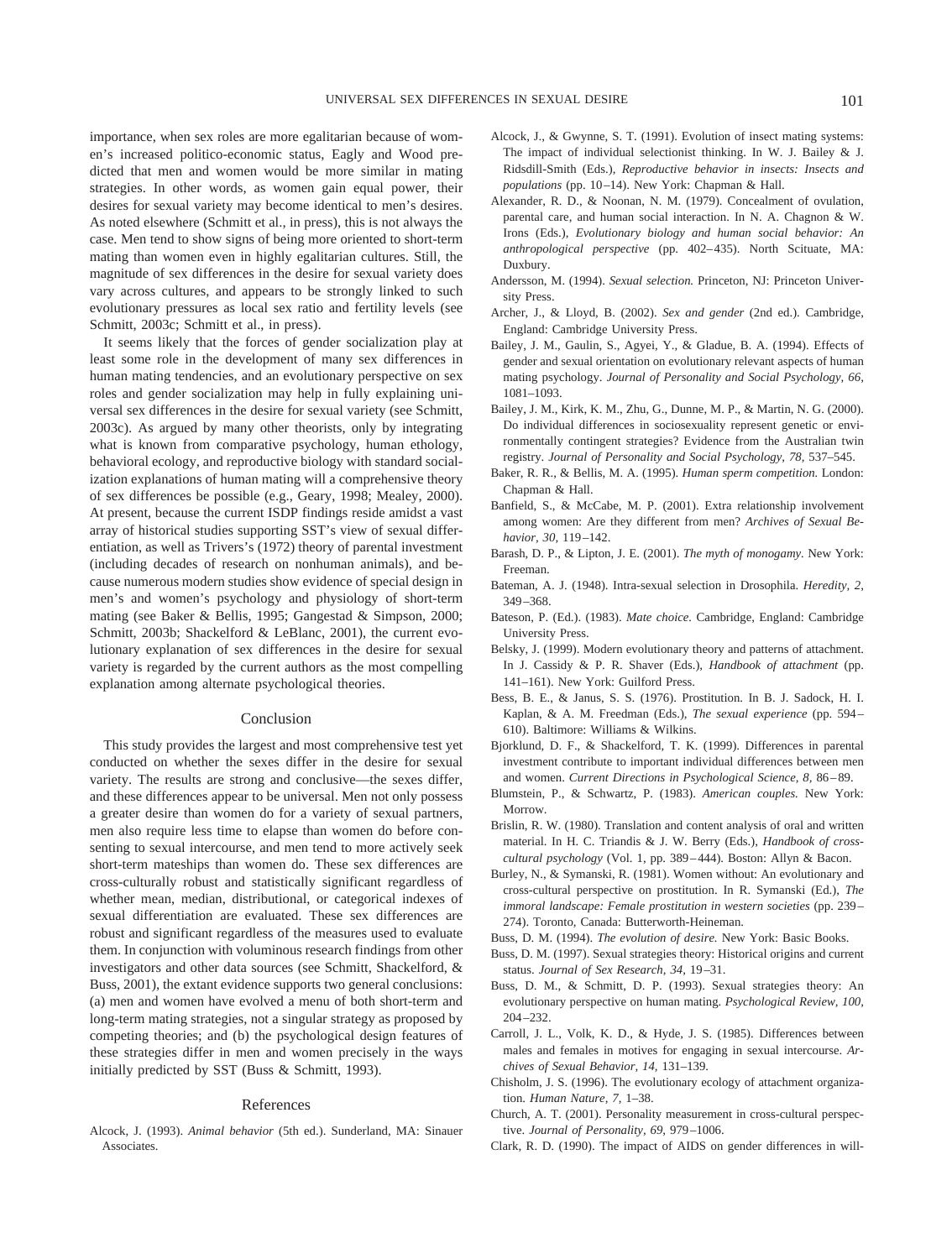ingness to engage in casual sex. *Journal of Applied Social Psychology, 20,* 771–782.

- Clark, R. D., & Hatfield, E. (1989). Gender differences in receptivity to sexual offers. *Journal of Psychology and Human Sexuality, 2,* 39–55.
- Clutton-Brock, T. H. (1991). *The evolution of parental care.* Princeton, NJ: Princeton University Press.
- Clutton-Brock, T. H., & Parker, G. A. (1992). Potential reproductive rates and the operation of sexual selection. *The Quarterly Review of Biology, 67,* 437–456.
- Cohen, J. (1988). *Statistical power analysis for the behavioral sciences* (2nd ed.). Hillsdale, NJ: Erlbaum.
- Cronk, L. (1999). *That complex whole: Culture and the evolution of human behavior.* Boulder, CO: Westview Press.
- Daly, M., & Wilson, M. (1988). *Homicide.* New York: Aldine de Gruyter.
- Eagly, A. H. (1987). *Sex differences in social behavior: A social-role interpretation.* Hillsdale, NJ: Erlbaum.
- Eagly, A. H., & Wood, W. (1999). The origins of sex differences in human behavior: Evolved dispositions versus social roles. *American Psychologist, 54,* 408–423.
- Ellis, B. J. (1992). The evolution of sexual attraction: Evaluative mechanisms in women. In J. H. Barkow, L. Cosmides, & J. Tooby (Eds.), *The adapted mind* (pp. 267–288). New York: Oxford University Press.
- Eysenck, H. J. (1976). *Sex and personality.* London: Open Books.
- Gangestad, S. W. (2001). Adaptive design, selective history, and women's sexual motivations. In J. A. French, A. C. Kamil, & D. W. Leger (Eds.), *Evolutionary psychology and motivation* (pp. 37–74). Lincoln: University of Nebraska Press.
- Gangestad, S. W., & Simpson, J. A. (1990). Toward an evolutionary history of female sociosexual variation. Special Issue: Biological foundations of personality: Evolution, behavioral genetics, and psychophysiology. *Journal of Personality, 58,* 69–96.
- Gangestad, S. W., & Simpson, J. A. (2000). The evolution of human mating: Trade-offs and strategic pluralism. *Behavioral and Brain Sciences, 23,* 573–587.
- Gangestad, S. W., & Thornhill, R. (1997). Human sexual selection and developmental stability. In J. A. Simpson & D. T. Kenrick (Eds.), *Evolutionary social psychology* (pp. 169–195). Mahwah, NJ: Erlbaum.
- Geary, D. C. (1998). *Male, female: The evolution of human sex differences.* Washington, DC: American Psychological Association.
- Greiling, H., & Buss, D. M. (2000). Women's sexual strategies: The hidden dimension of short-term mating. *Personality and Individual Differences, 28,* 929–963.
- Guttentag, M., & Secord, P. F. (1983). *Too many women? The sex ratio question.* Beverly Hills, CA: Sage.
- Gwynne, D. T. (1984). Sexual selection and sexual differences in Mormon crickets. *Evolution, 38,* 1011–1022.
- Harvey, P. H., & Reynolds, J. D. (1994). Sexual selection and the evolution of sex differences. In R. V. Short & E. Balaban (Eds.), *The difference between the sexes* (pp. 51–66). Cambridge, England: Cambridge University Press.
- Hassebrauck, M. (1998). The visual process method: A new method to study physical attractiveness. *Evolution and Human Behavior, 19,* 111– 123.
- Hazan, C., & Diamond, L. M. (2000). The place of attachment in human mating. *Review of General Psychology, 4,* 186–204.
- Hazan, C., & Zeifman, D. (1999). Pair bonds as attachments: Evaluating the evidence. In J. Cassidy & P. R. Shaver (Eds.), *Handbook of attachment* (pp. 336–354). New York: Guilford Press.
- Heine, S. J., Lehman, D. R., Peng, K., & Greenholtz, J. (2002). What's wrong with cross-cultural comparisons of subjective Likert scales? The reference-group effect. *Journal of Personality and Social Psychology, 82,* 903–918.
- Hinde, R. A. (1984). Why do the sexes behave differently in close relationships? *Journal of Social and Personal Relationships, 1,* 471–501.
- Hoyle, R. H., Fejfar, M. C., & Miller, J. D. (2000). Personality and sexual

risk taking: A quantitative review. *Journal of Personality, 68,* 1203– 1231.

- Hrdy, S. B. (1981). *The woman that never evolved.* Cambridge, MA: Harvard University Press.
- Hyde, J. S. (1986). Gender differences in aggression. In J. S. Hyde & M. C. Linn (Eds.), *The psychology of gender: Advances through meta-analysis* (pp. 51–66). Baltimore: Johns Hopkins University Press.
- Kelly, R. L. (1995). *The foraging spectrum: Diversity in hunter–gatherer lifeways.* Washington, DC: Smithsonian Institution Press.
- Kenrick, D. T., Neuberg, S. L., Zierk, K. L., & Krones, J. M. (1994). Evolution and social cognition: Contrast effects as a function of sex, dominance, and physical attractiveness. *Personality and Social Psychology Bulletin, 20,* 210–217.
- Kenrick, D. T., Sadalla, E. K., Groth, G., & Trost, M. R. (1990). Evolution, traits, and the stages of human courtship: Qualifying the parental investment model. Special issue: Biological foundations of personality: Evolution, behavioral genetics, and psychophysiology. *Journal of Personality, 58,* 97–116.
- Kenrick, D., Sadalla, E., & Keefe, R. (1998). Evolutionary cognitive psychology: The missing heart of modern cognitive science. In C. Crawford & D. Krebs (Eds.), *Handbook of evolutionary psychology* (pp. 485–514). Mahwah, NJ: Erlbaum.
- Klusmann, D. (2002). Sexual motivation and the duration of partnership. *Archives of Sexual Behavior, 31,* 275–287.
- Knodel, J., Low, B., Saengtienchai, C., & Lucas, R. (1997). An evolutionary perspective on Thai sexual attitudes and behavior. *Journal of Sex Research, 34,* 292–303.
- Lancaster, J. B. (1989). Evolutionary and cross-cultural perspectives on single-parenthood. In R. W. Bell & N. J. Bell (Eds.), *Interfaces in psychology* (pp. 63–72). Lubbock: Texas Tech University Press.
- Landolt, M. A., Lalumiere, M. L., & Quinsey, V. L. (1995). Sex differences in intra-sex variations in human mating tactics: An evolutionary approach. *Ethology and Sociobiology, 16,* 3–23.
- Laumann, E. O., Gagnon, J. H., Michael, R. T., & Michaels, S. (1994). *The social organization of sexuality.* Chicago: University of Chicago Press.
- Le Boeuf, B. J. (1974). Male–male competition and reproductive success in elephant seals. *American Zoologist, 14,* 163–176.
- Leitenberg, H., & Henning, K. (1995). Sexual fantasy. *Psychological Bulletin, 117,* 469–496.
- Lovejoy, O. (1981, January). The origin of Man. *Science, 211,* 341–350.
- Low, B. S. (1989). Cross-cultural patterns in the training of children: An evolutionary perspective. *Journal of Comparative Psychology, 103,* 311–319.
- Malamuth, N. M. (1996). Sexually explicit media, gender differences, and evolutionary theory. *Journal of Communication, 46,* 8–31.
- Maynard Smith, J. (1977). Parental investment: A prospective analysis. *Animal Behavior, 25,* 1–9.
- Mealey, L. (2000). *Sex differences: Developmental and evolutionary strategies.* San Diego, CA: Academic Press.
- Miller, L. C., & Fishkin, S. A. (1997). On the dynamics of human bonding and reproductive success: Seeking windows on the adapted-for humanenvironment interface. In J. A. Simpson & D. T. Kenrick (Eds.), *Evolutionary social psychology* (pp. 197–235). Mahwah, NJ: Erlbaum.
- Miller, L. C., Putcha-Bhagavatula, A., & Pedersen, W. C. (2002). Men's and women's mating preferences: Distinct evolutionary mechanisms? *Current Directions in Psychological Science, 11,* 88–93.
- Mills, S., Saidel, T., Bennett, A., Rehle, T., Hogle, J., Brown, T., & Magnani, R. (1998). HIV risk behavioral surveillance: A methodology for monitoring behavioral trends. *AIDS, 12,* S37–S46.
- Mize, S. J. S., Robinson, B. E., Bockting, W. O., & Scheltema, K. E. (2002). Meta-analysis of the effectiveness of HIV prevention interventions for women. *AIDS CARE, 14,* 163–180.
- Munroe, R. L., & Munroe, R. H. (1997). A comparative anthropological perspective. In J. W. Berry, Y. H. Poortinga, & J. Pandey (Eds.),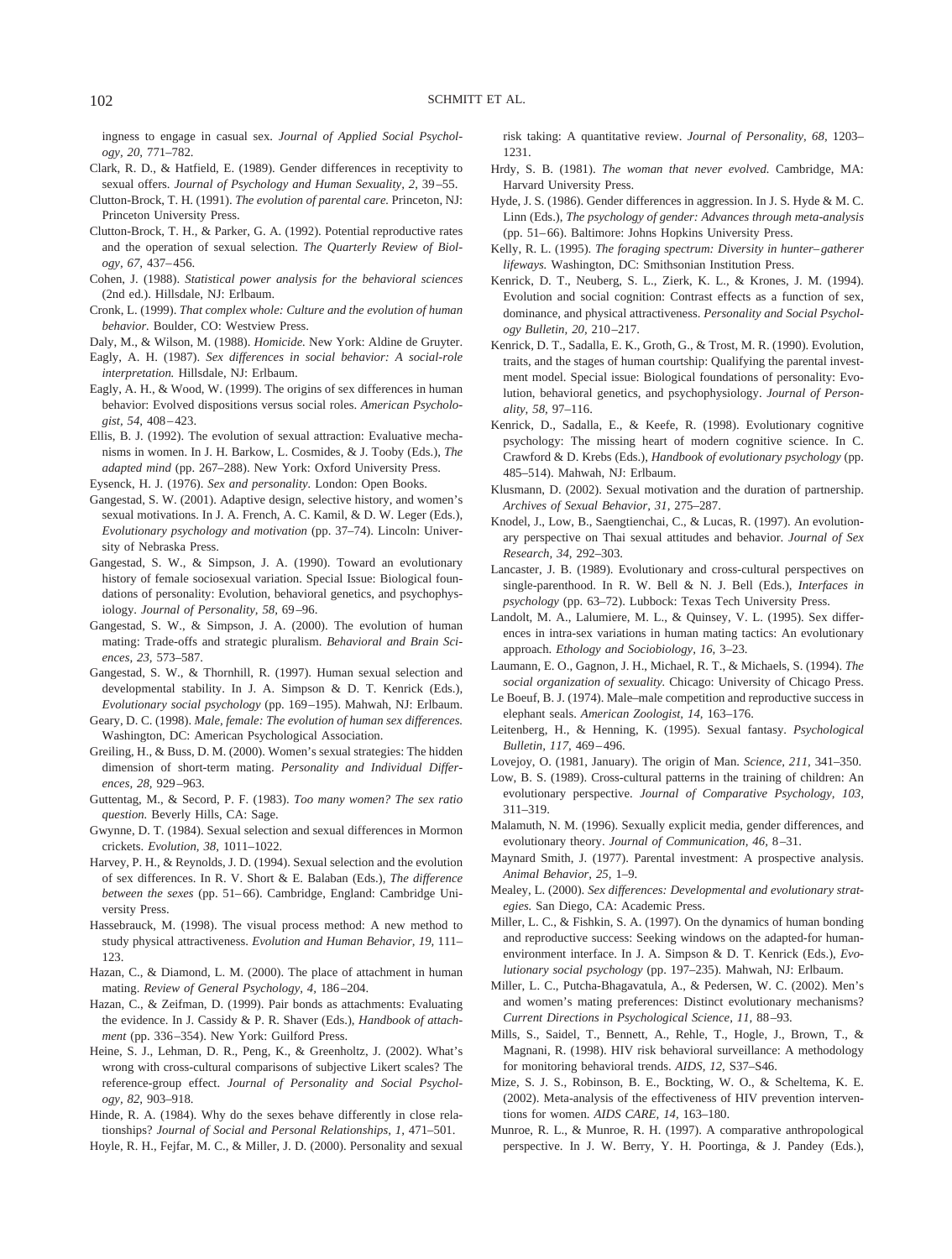*Handbook of cross-cultural psychology* (2nd ed., Vol. 1, pp. 171–213). Boston: Allyn & Bacon.

- Oliver, M. B., & Hyde, J. S. (1993). Gender differences in sexuality: A meta-analysis. *Psychological Bulletin, 114,* 29–51.
- Pedersen, F. A. (1991). Secular trends in human sex ratios: Their influence on individual and family behavior. *Human Nature, 2,* 271–291.
- Pedersen, W. C., Miller, L. C., Putcha-Bhagavatula, A. D., & Yang, Y. (2002). Evolved sex differences in the number of partners desired? The long and the short of it. *Psychological Science, 13,* 157–161.
- Quinn, N. (1977). Anthropological studies on women's status. *Annual Review of Anthropology, 6,* 181–225.
- Regan, P. C. (1998a). Minimum mate selection standards as a function of perceived mate value, relationship context, and gender. *Journal of Psychology and Human Sexuality, 10,* 53–73.
- Regan, P. C. (1998b). What if you can't get what you want? Willingness to compromise ideal mate selection standards as a function of sex, mate value, and relationship context. *Personality and Social Psychology Bulletin, 24,* 1294–1303.
- Regan, P. C., & Berscheid, E. (1997). Gender differences in characteristics desired in a potential sexual and marriage partner. *Journal of Psychology and Human Sexuality, 9,* 25–37.
- Reynolds, J. D. (1987). Mating system and nesting biology of the rednecked phalarope *Phalaropus lobatus*: What constrains polyandry? *Isis, 129,* 225–242.
- Salmon, C., & Symons, D. (2001). *Warrior lovers: Erotic fiction, evolution, and female sexuality.* London: Weidenfeld & Nicolson.
- Scheib, J. E. (1997, June). *Context-specific mate choice criteria: Women's trade-offs in the contexts of long-term and extra-pair mateships.* Paper presented at the Annual Meeting of the Human Behavior and Evolution Society, University of Arizona, Tucson, AZ.
- Schmitt, D. P. (2002a). A meta-analysis of sex differences in romantic attraction: Do rating contexts affect tactic effectiveness judgments? *British Journal of Social Psychology, 41,* 387–402.
- Schmitt, D. P. (2002b). Are sexual promiscuity and relationship infidelity linked to different personality traits across cultures? Findings from the International Sexuality Description Project. In W. Lonner, D. L. Dinnel, S. A. Hayes, & D. N. Sattler (Eds.), *Online readings in psychology and culture.* Western Washington University, Department of Psychology, Center for Cross-Cultural Research Web site: http://www.wwu.edu/ culture
- Schmitt, D. P. (2003a). *Is short-term mating caused by insecure romantic attachment? A test of competing evolutionary theories.* Manuscript submitted for publication.
- Schmitt, D. P. (2003b). *Short-term mating desires are related to finger length ratios, waist-to-hip ratios, and body symmetry in college-aged men and women.* Manuscript submitted for publication.
- Schmitt, D. P. (2003c). *Sociosexuality from Argentina to Zimbabwe: A 48-nation study of sex, culture, and the dynamics of human mating.* Manuscript submitted for publication.
- Schmitt, D. P., Alcalay, L., Allensworth, M., Allik, J., Ault, L., Austers, I., et al. (in press). Are men universally more dismissing than women? Gender differences in romantic attachment across 62 cultural regions. *Personal Relationships.*
- Schmitt, D. P., & Buss, D. M. (1996). Strategic self-promotion and competitor derogation: Sex and context effects on the perceived effectiveness of mate attraction tactics. *Journal of Personality and Social Psychology, 70,* 1185–1204.
- Schmitt, D. P., & Buss, D. M. (2001). Human mate poaching: Tactics and temptations for infiltrating existing mateships. *Journal of Personality and Social Psychology, 80,* 894–917.
- Schmitt, D. P., Couden, A., & Baker, M. (2001). The effects of sex and temporal context on feelings of romantic desire: An experimental evaluation of Sexual Strategies Theory. *Personality and Social Psychology Bulletin, 27,* 833–847.

Schmitt, D. P., Shackelford, T. K., & Buss, D. M. (2001). Are men really more

"oriented" toward short-term mating than women? A critical review of research and theory. *Psychology, Evolution and Gender, 3,* 211–239.

- Schmitt, D. P., Shackelford, T. K., Duntley, J., Tooke, W., & Buss, D. M. (2001). The desire for sexual variety as a key to understanding basic human mating strategies. *Personal Relationships, 8,* 425–455.
- Schmitt, D. P., Shackelford, T. K., Duntley, J., Tooke, W., Buss, D. M., Fisher, M. L., et al. (2002). Is there an early 30s peak in female sexual desire: Cross-sectional evidence from the United States and Canada. *The Canadian Journal of Human Sexuality, 11,* 1–18.
- Shackelford, T. K., & Buss, D. M. (1997). Marital satisfaction in evolutionary psychology perspective. In R. J. Sternberg & M. Hojjat (Eds.), *Satisfaction in close relationships* (pp. 7–25). New York: Guilford Press.
- Shackelford, T. K., & LeBlanc, G. J. (2001). Sperm competition in insects, birds, and humans: Insights from a comparative evolutionary perspective. *Evolution and Cognition, 7,* 194–202.
- Simpson, J. A., & Gangestad, S. W. (1991). Individual differences in sociosexuality: Evidence for convergent and discriminant validity. *Journal of Personality and Social Psychology, 60,* 870–883.
- Simpson, J. A., & Gangestad, S. W. (1992). Sociosexuality and romantic partner choice. *Journal of Personality, 60,* 31–51.
- Simpson, J. A., Gangestad, S. W., Christensen, P. N., & Leck, K. (1999). Fluctuating asymmetry, sociosexuality, and intrasexual competitive tactics. *Journal of Personality and Social Psychology, 76,* 159–172.
- Smith, R. L. (1984). Human sperm competition. In R. L. Smith (Ed.), *Sperm competition and the evolution of animal mating systems* (pp. 601–659). New York: Academic Press.
- Speed, A., & Gangestad, S. W. (1997). Romantic popularity and mate preferences: A peer-nomination study. *Personality and Social Psychology Bulletin, 23,* 928–935.
- Sprecher, S., Sullivan, Q., & Hatfield, E. (1994). Mate selection preferences: Gender differences examined in a national sample. *Journal of Personality and Social Psychology, 66,* 1074–1080.
- Symons, D. (1979). *The evolution of human sexuality.* New York: Oxford University Press.
- Townsend, J. M. (1995). Sex without emotional involvement: An evolutionary interpretation of sex differences. *Archives of Sexual Behavior, 24,* 173–205.
- Trivers, R. (1972). Parental investment and sexual selection. In B. Campbell (Ed.), *Sexual selection and the descent of man: 1871–1971* (pp. 136–179). Chicago: Aldine-Atherton.
- Trivers, R. (1985). *Social evolution.* Menlo Park, CA: Benjamin Cummings.
- Walter, A. (1997). The evolutionary psychology of mate selection in Morocco: A multivariate analysis. *Human Nature, 8,* 113–137.
- Weinhardt, L. S., Carey, M. P., Johnson, B. T., & Bickham, N. L. (1999). Effects of HIV counseling and testing on sexual risk behavior: A meta-analytic review of published research, 1985–1997. *American Journal of Public Health, 89,* 1397–1405.
- Wiederman, M. W. (1997). Extramarital sex: Prevalence and correlates in a national survey. *The Journal of Sex Research, 34,* 167–174.
- Wiederman, M. W., & Dubois, S. L. (1998). Evolution and sex differences in preferences for short-term mates: Results from a policy capturing study. *Evolution and Human Behavior, 19,* 153–170.
- Wilcox, R. R. (1987). *New statistical procedures for the social sciences.* Hillsdale, NJ: Erlbaum.
- Wilcox, R. R. (1996). *Statistics for the social sciences.* San Diego, CA: Academic Press.
- Wilson, G. D. (1987). Male–female differences in sexual activity, enjoyment, and fantasies. *Personality and Individual Differences, 8,* 125–127.
- Wright, T. M., & Reise, S. P. (1997). Personality and unrestricted sexual behavior: Correlations of sociosexuality in Caucasian and Asian college students. *Journal of Research in Personality, 31,* 166–192.
- Zeifman, D., & Hazan, C. (1997). Attachment: The bond in pair-bonds. In J. Simpson & D. T. Kenrick (Eds.), *Evolutionary social psychology* (pp. 237–263). Hillsdale, NJ: Erlbaum.